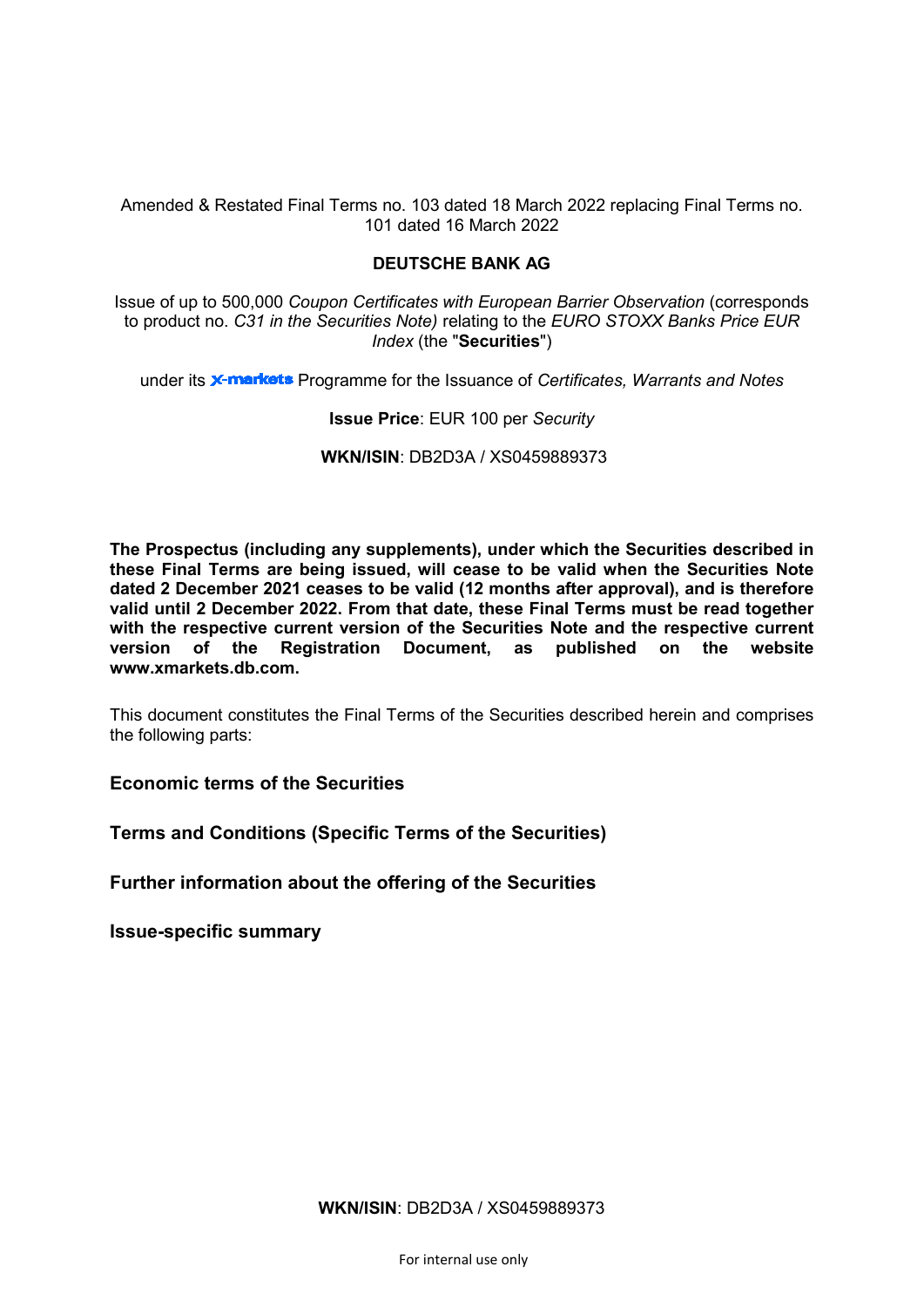**These Final Terms have been prepared for the purposes of Article 8(5) of the Prospectus Regulation and must be read in conjunction with the Base Prospectus, comprising the Securities Note dated 2 December 2021 and any further supplements (the "Securities Note") and the Registration Document dated 3 May 2021 as supplemented and amended by the supplements dated 4 August 2021 and 2 November 2021 and any further supplements (the "Registration Document"), in order to obtain all relevant information. Full information on the Issuer and the Securities is only available on the basis of the combination of these Final Terms, the Securities Note and the Registration Document.** 

**The Securities Note dated 2 December 2021, the Registration Document dated 3 May 2021, any supplements to the Base Prospectus or the Registration Document, and the Final Terms are published, in accordance with Article 21(2)(a) of the Prospectus Regulation, in electronic form on the Issuer's website [\(www.xmarkets.db.com\)](http://www.xmarkets.db.com/).**

**In addition, the Securities Note dated 2 December 2021, and the Registration Document dated 3 May 2021 and any supplements to the Base Prospectus or the Registration Document shall be available free of charge at the registered office of the Issuer, Deutsche Bank AG, Mainzer Landstrasse 11-17, 60329 Frankfurt am Main, and its Milan branch, Via Filippo Turati 27, 20121 Milan, Italy.**

**A summary of the individual issuance is annexed to the Final Terms.**

Terms not otherwise defined herein shall have the meaning given in the General Conditions of the Securities set out in the Terms and Conditions.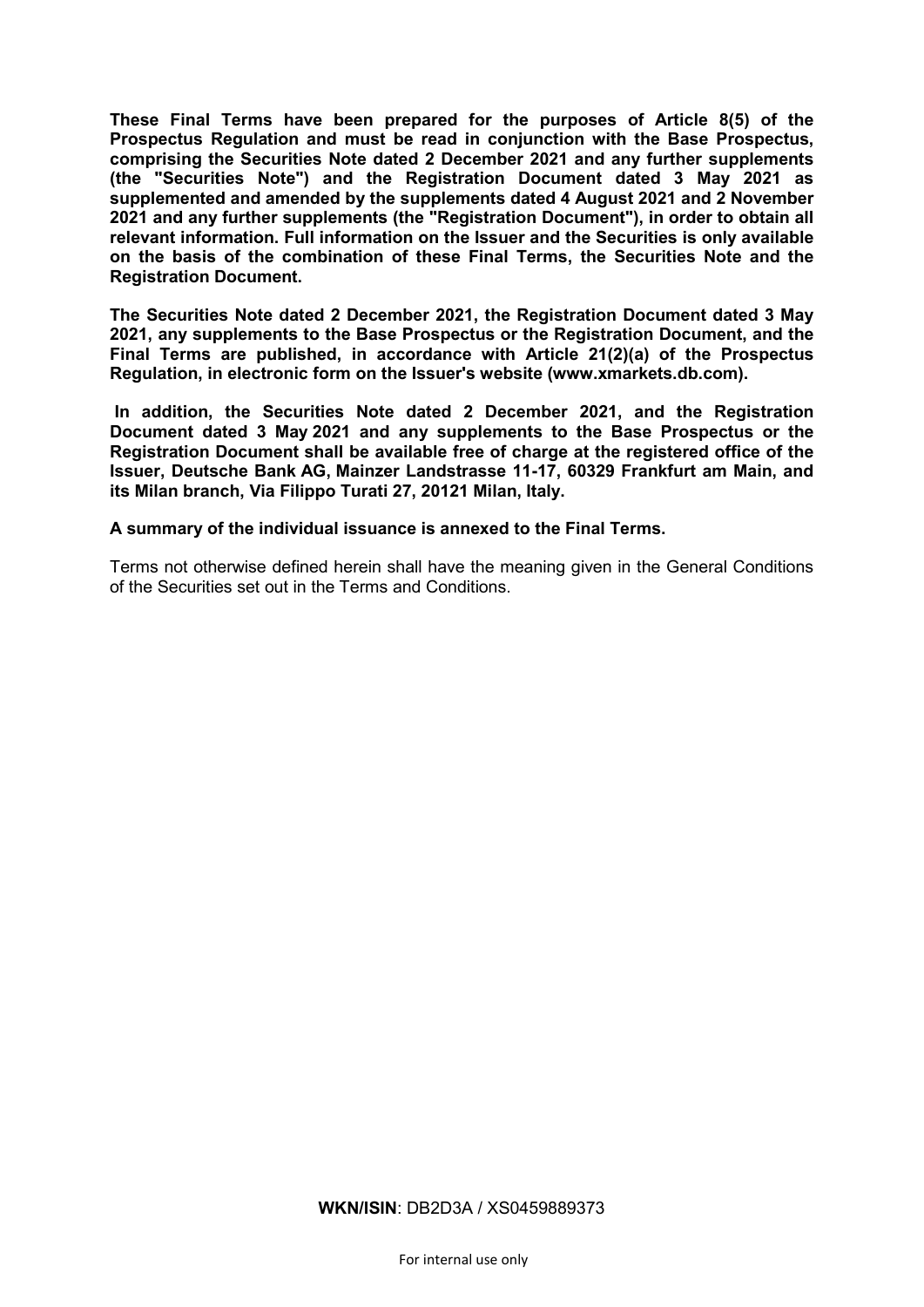# **Economic terms of the Securities**

The following description of the Security explains the economic terms of the Security and its characteristics.

# **Product No. C31: Coupon Certificate with European Barrier Observation**

The Coupon Certificate is linked to the performance of the Underlying. The way the product works results from three key features:

# *1. Coupon payments*

The Coupon Payment is conditional.

- a) If the Underlying closes at or above the relevant Coupon Threshold on one of the Coupon Observation Dates, investors will receive the Coupon Amount (Coupon Payment) at the next Coupon Payment Date, subject to paragraph (b) below.
- b) If the Underlying does not close at or above the relevant Coupon Threshold on one of the Coupon Observation Dates, no Coupon Payment will be made at the next Coupon Payment Date. In this case the Coupon Payment will be made at a later Coupon Payment Date if the Underlying closes at or above the relevant Coupon Threshold on one of the subsequent Coupon Observation Dates.

# *2. Early redemption*

If the Underlying closes at or above the Redemption Threshold on one of the Observation Dates, the product will be redeemed early at the Specified Reference Level. Any Coupon Payments will be made additionally should the coupon conditions occur.

# *3. Redemption at maturity*

If there is no acceleration of maturity, investors will receive a Cash Amount on the Settlement Date which is determined depending on the Underlying as follows:

- a) If the Final Reference Level of the Underlying is equal to or above the Barrier, investors will receive the Specified Reference Level.
- b) If the Final Reference Level of the Underlying is not equal to or above the Barrier, the Certificate will participate 1:1 in the performance of the Underlying.

Any Coupon Payments will be made additionally should the coupon conditions occur.

Investors limit their return to the Specified Reference Level and Coupon Payments in return for the possibility of early redemption.

Investors also have no claims to the/deriving from the Underlying.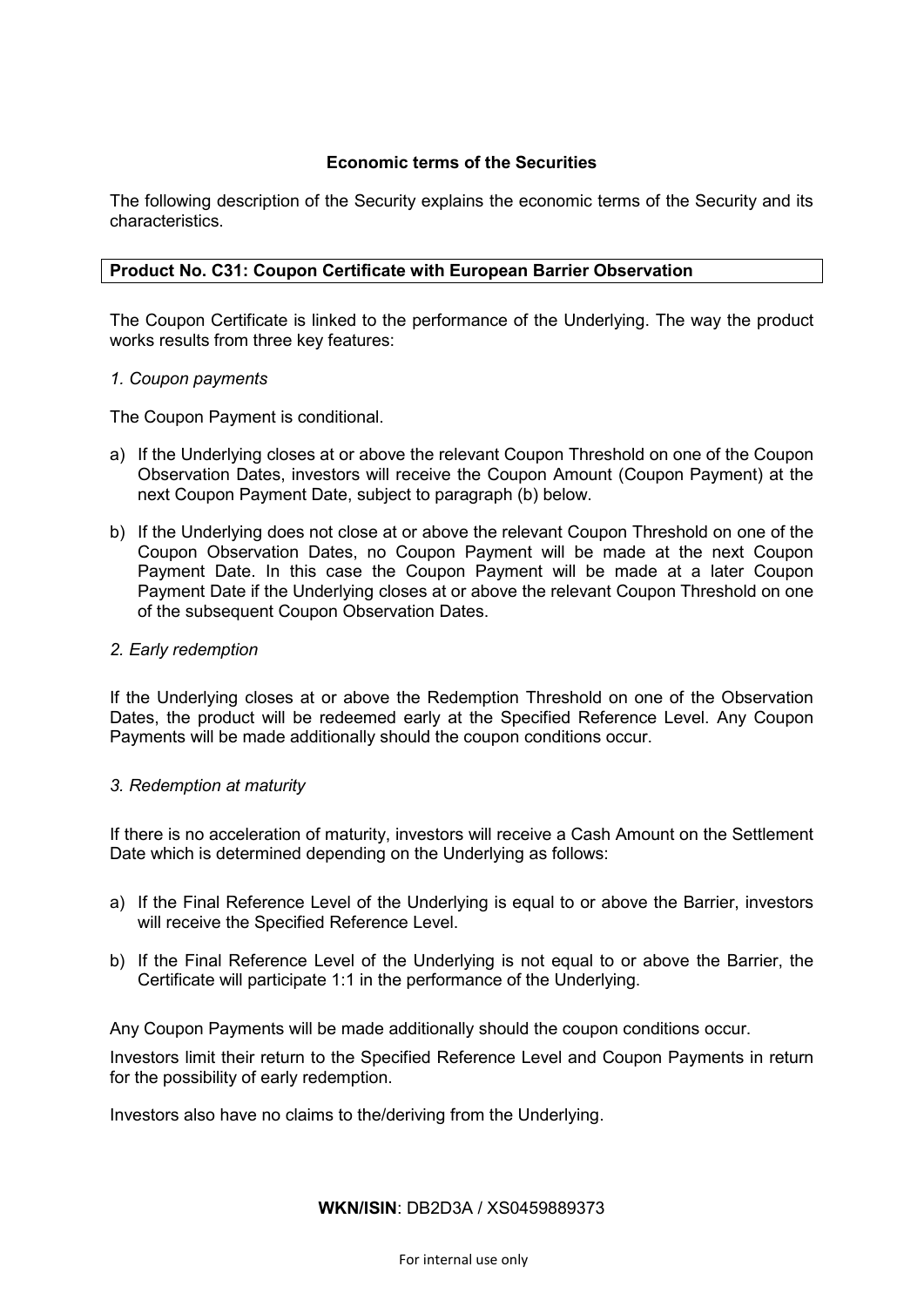# **Terms and Conditions**

The following "**Specific Terms of the Securities**" relating to the Securities shall, for the relevant Series of Securities, complete and put in concrete terms the General Conditions of the Securities for the purposes of such Series of Securities. The Specific Terms of the Securities and the General Conditions of the Securities together constitute the "**Terms and Conditions**" of the relevant Securities.

| <b>Security Type</b>        | Certificate / Coupon Certificate with European Barrier Observation                                   |  |  |
|-----------------------------|------------------------------------------------------------------------------------------------------|--|--|
| <b>ISIN</b>                 | XS0459889373                                                                                         |  |  |
| WKN                         | DB2D3A                                                                                               |  |  |
| <b>Issuer</b>               | Deutsche Bank AG, Frankfurt am Main                                                                  |  |  |
| Number of the<br>Securities | up to 500,000 Securities at EUR 100 each with an aggregate nominal amount of<br>up to EUR 50,000,000 |  |  |
| <b>Issue Price</b>          | EUR 100 per Certificate                                                                              |  |  |
| <b>Issue Date</b>           | 29 April 2022                                                                                        |  |  |
| Nominal Amount              | EUR 100 per Certificate                                                                              |  |  |
| <b>Calculation Agent</b>    | The Issuer                                                                                           |  |  |
| Underlying                  | Type: Index                                                                                          |  |  |
|                             | Name: EURO STOXX Banks Price EUR Index                                                               |  |  |
|                             | Index Sponsor: Stoxx Limited                                                                         |  |  |
|                             | Bloomberg Page: SX7E Index                                                                           |  |  |
|                             | Reuters RIC: . SX7E                                                                                  |  |  |
|                             | Reference Source: as defined in §5 (3) (k) of the General Conditions                                 |  |  |
|                             | Multi-Exchange Index: applicable                                                                     |  |  |
|                             | Related Exchange: as defined in §5 (3) (m) of the General Conditions                                 |  |  |
|                             | Reference Currency: EUR                                                                              |  |  |
| Settlement                  | <b>Cash Settlement</b>                                                                               |  |  |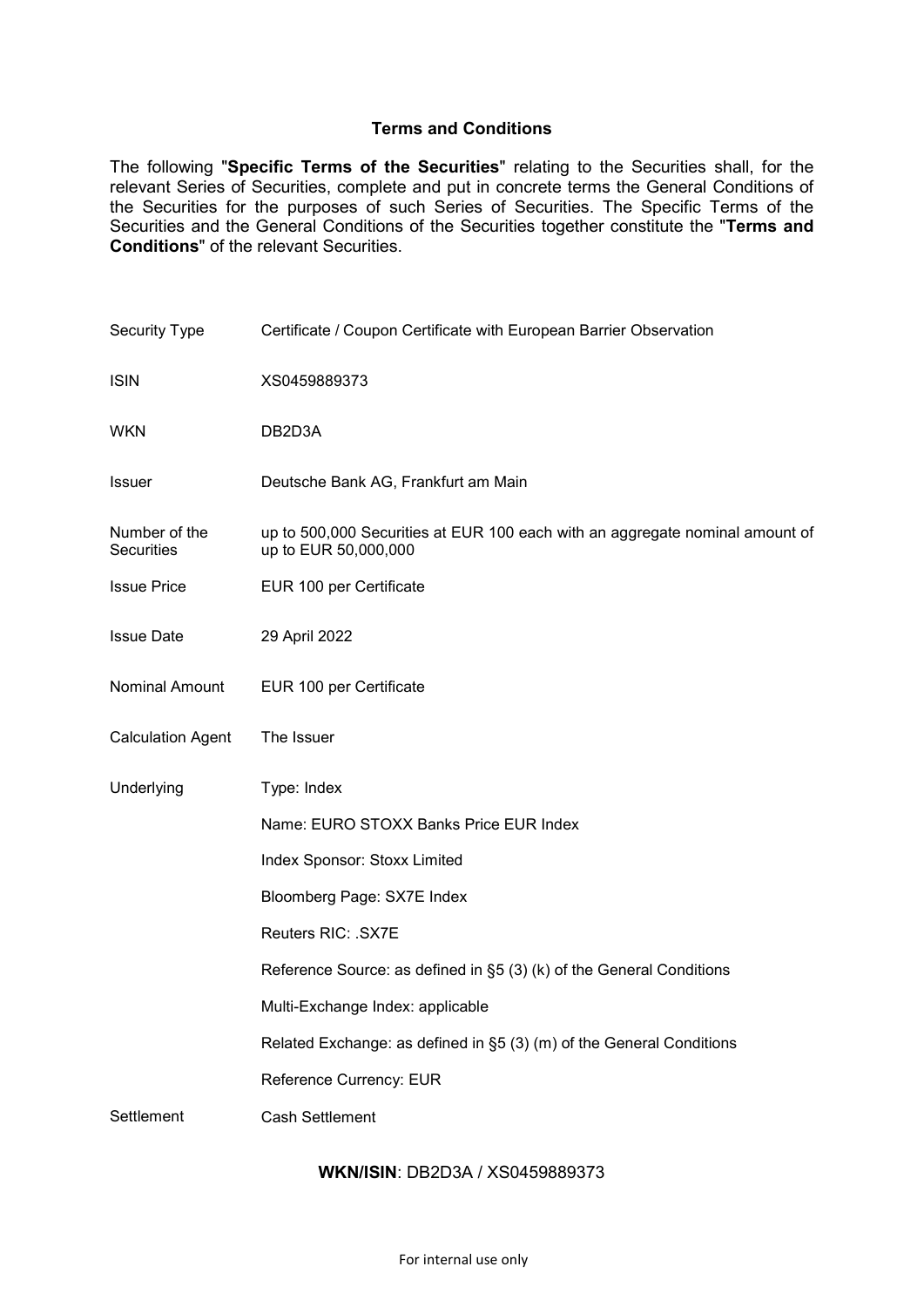| Initial Reference<br>Level           | The Reference Level on the Initial Valuation Date                                                                                                                                                                        |
|--------------------------------------|--------------------------------------------------------------------------------------------------------------------------------------------------------------------------------------------------------------------------|
| <b>Final Reference</b><br>Level      | The Reference Level on the Valuation Date                                                                                                                                                                                |
| Reference Level                      | In respect of any day, an amount (which shall be deemed to be a monetary<br>value in the Settlement Currency) equal to the Relevant Reference Level Value<br>on such day quoted by or published on the Reference Source. |
| Relevant<br>Reference Level<br>Value | The official closing level of the Underlying on the Reference Source                                                                                                                                                     |
| Initial Valuation<br>Date            | 28 April 2022                                                                                                                                                                                                            |
| <b>Valuation Date</b>                | 22 April 2027                                                                                                                                                                                                            |
| <b>Settlement Date</b>               | In respect of the earlier of the Exercise Date and the Termination Date, the fifth<br>Business Day following (a) if a Barrier Event occurs, the relevant Observation<br>Date or (b) otherwise, the Valuation Date.       |
| <b>Observation Dates</b>             | 24 April 2023, 23 October 2023, 22 April 2024, 22 October 2024, 22 April 2025,<br>22 October 2025, 22 April 2026, 22 October 2026 and 22 April 2027                                                                      |
| Coupon Payment                       | (a) If the Relevant Reference Level Value of the Underlying on a Coupon<br>Observation Date is above or equal to the Coupon Threshold, the Coupon<br>Payment will be made on the next Coupon Payment Date, or            |
|                                      | (b) if the Relevant Reference Level Value of the Underlying on a Coupon<br>Observation Date is below the Coupon Threshold, no Coupon Payment will be<br>made on the next Coupon Payment Date.                            |
|                                      | If any Coupon Amount will be payable on the Coupon Payment Date falling on<br>the Settlement Date, such Coupon Amount will be payable together with, if<br>applicable, any Cash Amount payable on the Settlement Date.   |
| Coupon<br><b>Observation Dates</b>   | Each of 24 October 2022, 24 April 2023, 23 October 2023, 22 April 2024, 22<br>October 2024, 22 April 2025, 22 October 2025, 22 April 2026, 22 October 2026<br>and the Valuation Date.                                    |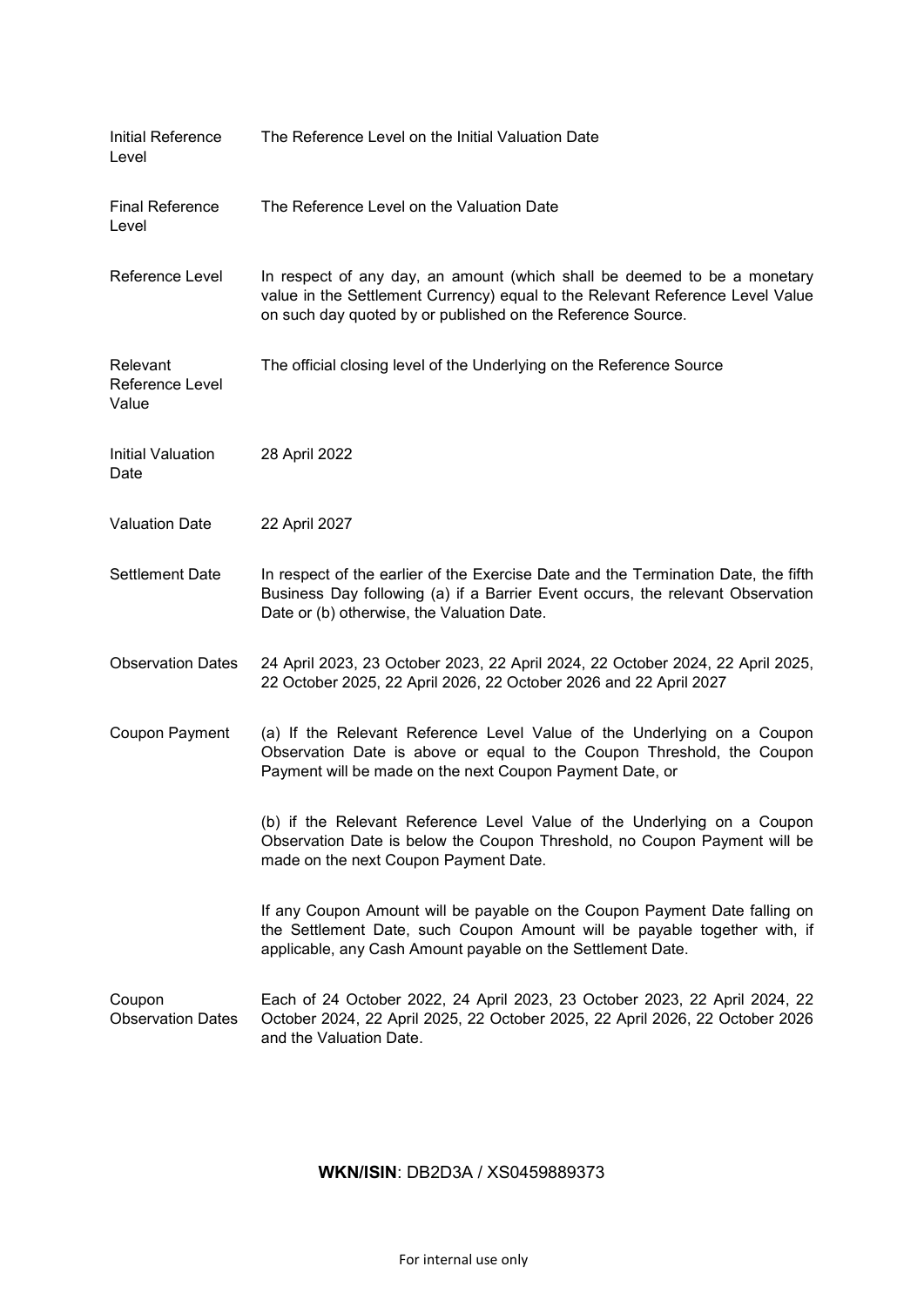| Coupon Threshold                                | 70% of the Initial Reference Level                                                                                                                                                                                                                                                                                                                                                                                                               |  |  |
|-------------------------------------------------|--------------------------------------------------------------------------------------------------------------------------------------------------------------------------------------------------------------------------------------------------------------------------------------------------------------------------------------------------------------------------------------------------------------------------------------------------|--|--|
| Coupon Amount                                   | In relation to each Nominal Amount, the difference between:                                                                                                                                                                                                                                                                                                                                                                                      |  |  |
|                                                 | (a) the Reference Amount multiplied by the Coupon Value multiplied by the<br>number of Coupon Observation Dates preceding the relevant Coupon Payment<br>Date, minus                                                                                                                                                                                                                                                                             |  |  |
|                                                 | (b) the Aggregate Preceding Coupon Amounts.                                                                                                                                                                                                                                                                                                                                                                                                      |  |  |
| Reference Amount                                | The Nominal Amount                                                                                                                                                                                                                                                                                                                                                                                                                               |  |  |
| Coupon Value                                    | 2.8%                                                                                                                                                                                                                                                                                                                                                                                                                                             |  |  |
| Aggregate<br><b>Preceding Coupon</b><br>Amounts | In respect of a Coupon Payment Date, an amount equal to the aggregate<br>amount of all Coupon Amounts (if any) paid in respect of all Coupon Payment<br>Dates (if any) preceding such Coupon Payment Date, provided that if there are<br>no preceding Coupon Payment Dates and/or no Coupon Amount has been paid<br>prior to such Coupon Payment Date, then the Aggregate Preceding Coupon<br>Amounts for such Coupon Payment Date shall be zero |  |  |
| Coupon Payment<br>Dates                         | 31 October 2022, 02 May 2023, 30 October 2023, 29 April 2024, 29 October<br>2024, 29 April 2025, 29 October 2025, 29 April 2026, 29 October 2026 and 29<br>April 2027.                                                                                                                                                                                                                                                                           |  |  |
| Coupon Cessation<br>Date                        | The Settlement Date                                                                                                                                                                                                                                                                                                                                                                                                                              |  |  |

# **General Definitions Applicable to Certificates**

| <b>Termination Date</b>                   | If a Barrier Event has occurred, the day on which such Barrier Event occurred,<br>otherwise, the relevant Exercise Date.      |
|-------------------------------------------|-------------------------------------------------------------------------------------------------------------------------------|
| <b>Barrier</b>                            | 70% of the Initial Reference Level                                                                                            |
| Specified<br>Reference Level              | 100 per cent of the Nominal Amount.                                                                                           |
| <b>Barrier</b><br>Determination<br>Amount | The official closing level Relevant Reference Level Value of the Underlying on<br>the Reference Source on an Observation Date |
| Redemption<br>Threshold                   | 100% of the Initial Reference Level                                                                                           |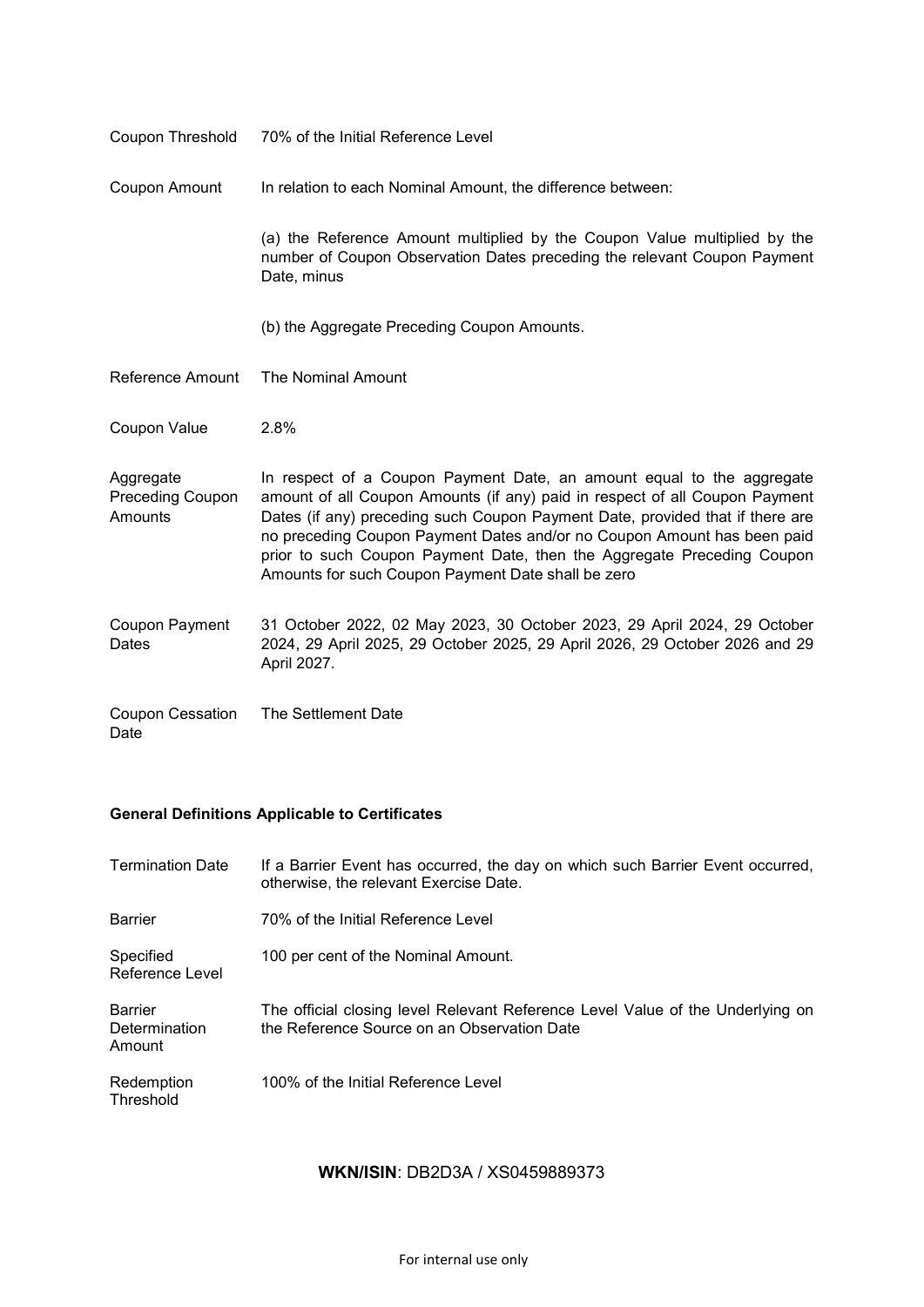## **Product No. C31: Coupon Certificate with European Barrier Observation**

| Cash Amount | a) If on an Observation Date the Barrier Determination Amount is<br>equal to or above the Redemption Threshold (a Barrier Event),<br>an amount equal to 100 per cent. of the Nominal Amount or |
|-------------|------------------------------------------------------------------------------------------------------------------------------------------------------------------------------------------------|
|             | b) if a Barrier Event has not occurred:                                                                                                                                                        |
|             | (i) if, on the Valuation Date the Barrier Determination Amount is<br>lower than the Barrier, an amount equal to                                                                                |
|             | the quotient of:                                                                                                                                                                               |
|             | (A) the product of $(x)$ EUR 100 and $(y)$ the Final<br>Reference Level (as numerator) and                                                                                                     |
|             | (B) the Initial Reference Level (as denominator).                                                                                                                                              |
|             | (ii) if the provisions of (i) have not been satisfied, the Specified                                                                                                                           |

Reference Level.

## **Further Definitions Applicable to the Securities**

- Type of Exercise European Style
- Exercise Date The Valuation Date

Automatic Exercise Automatic Exercise is applicable.

**Settlement Currency** EUR

Business Day A day on which the Trans-European Automated Real-time Gross settlement Express Transfer (TARGET2) system (or any successor thereto) is open, and on which commercial banks and foreign exchange markets settle payments in the Business Day Location(s) specified in the Specific Terms of the Securities and on which each relevant Clearing Agent settles payments. Saturday and Sunday are not considered Business Days.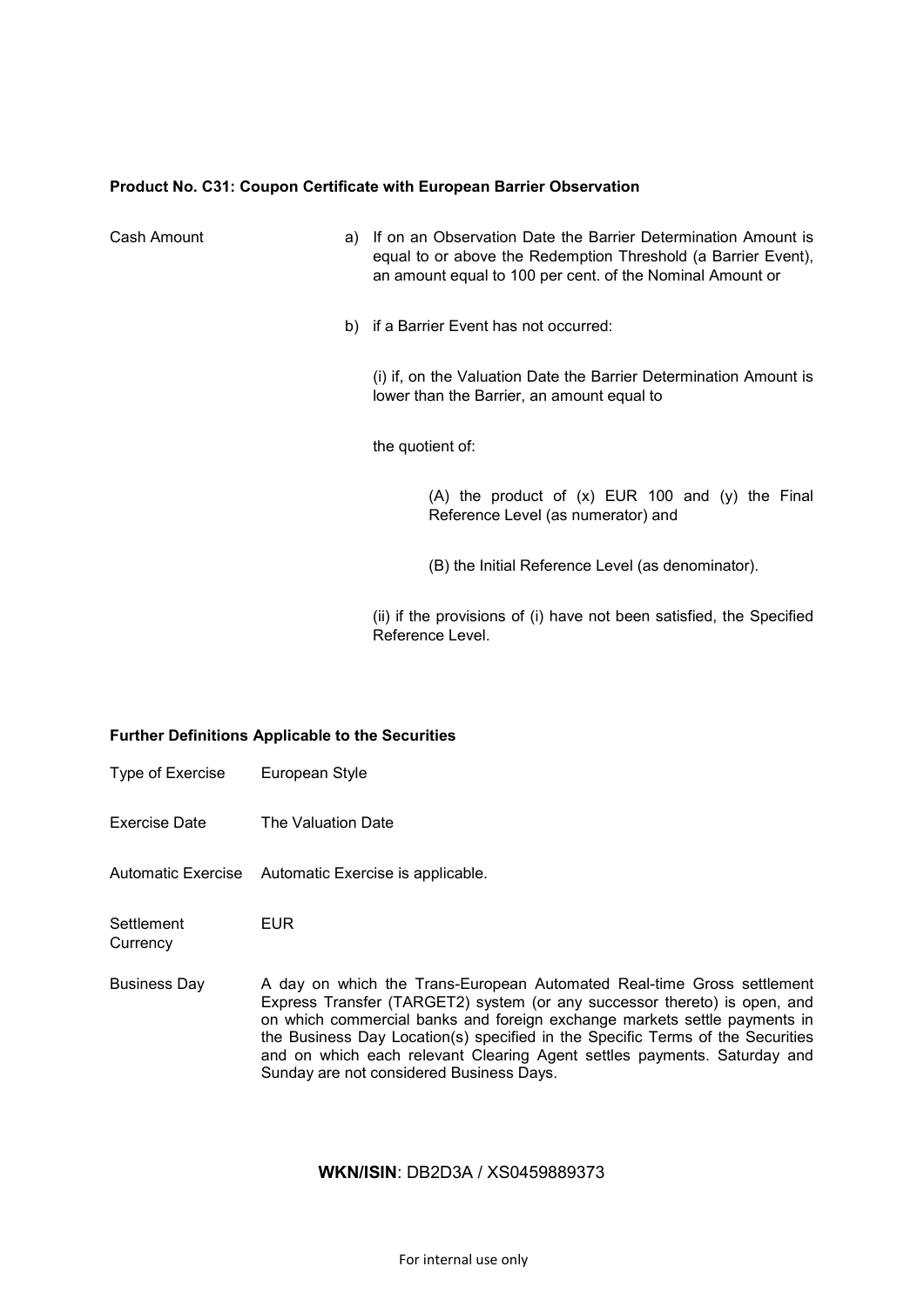| <b>Business Day</b><br>Locations | London                                                                               |
|----------------------------------|--------------------------------------------------------------------------------------|
| Form of Securities               | Global Security in bearer form                                                       |
| <b>Clearing Agent</b>            | Euroclear Bank S.A./N.V., 1 boulevard Albert II, 1210 Bruxelles, Belgium             |
|                                  | Clearstream Banking Luxembourg S.A., 42 avenue John F. Kennedy, L-1855<br>Luxembourg |
| Governing Law                    | German law                                                                           |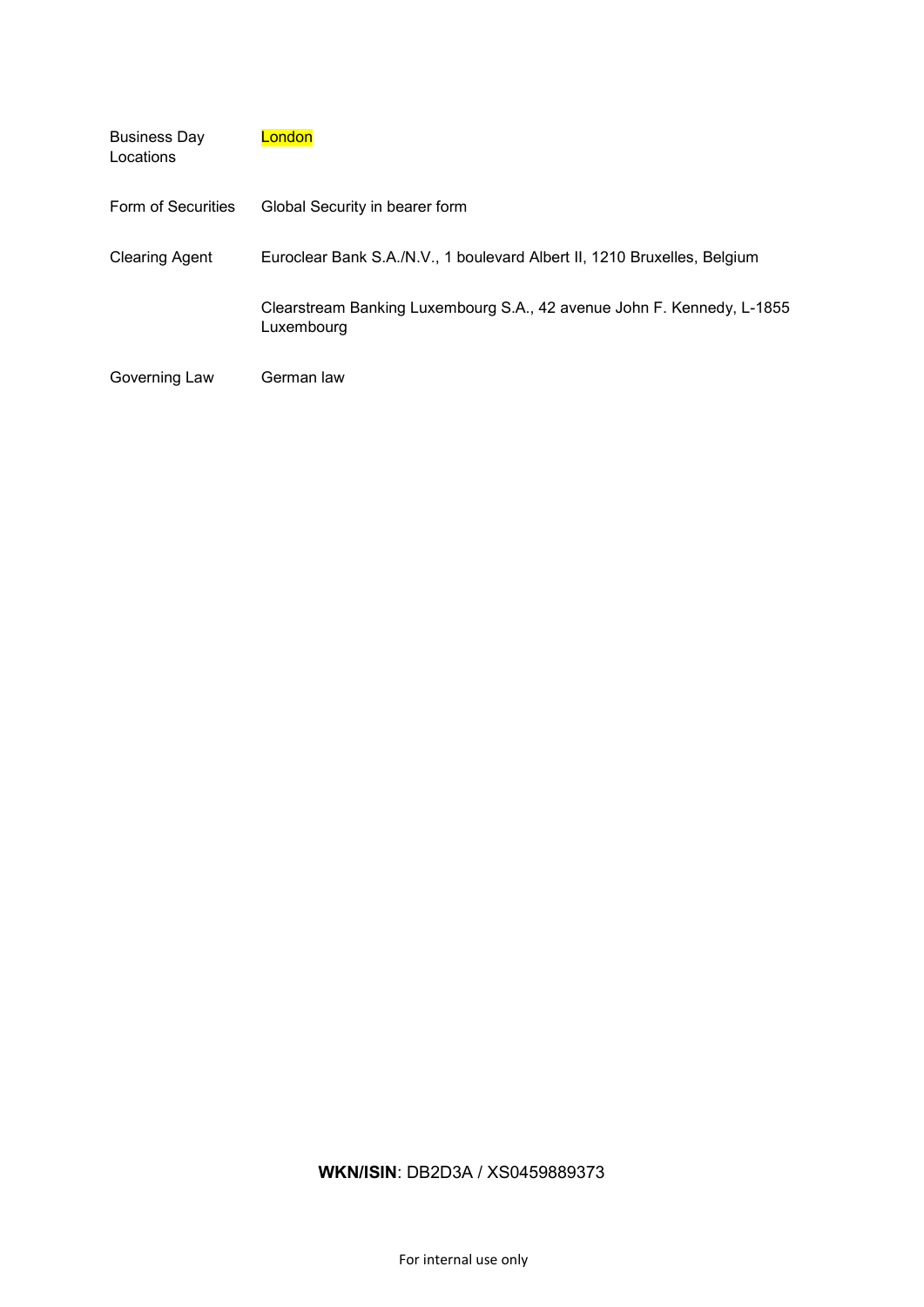# **Further information about the offering of the Securities**

# **Listing and trading**

| Listing and trading                                           | Application will be made to admit to trading the<br>Securities on the multilateral trading facility (MTF)<br>EuroTLX of EuroTLX SIM S.p.A., which is not a<br>regulated market for the purposes of Directive<br>2014/65/EU (as amended).                                                                                                                                                                                                                                                                                                                                                                                                                      |  |  |
|---------------------------------------------------------------|---------------------------------------------------------------------------------------------------------------------------------------------------------------------------------------------------------------------------------------------------------------------------------------------------------------------------------------------------------------------------------------------------------------------------------------------------------------------------------------------------------------------------------------------------------------------------------------------------------------------------------------------------------------|--|--|
|                                                               | No application has been made to admit the Securities to<br>the regulated market of any exchange.                                                                                                                                                                                                                                                                                                                                                                                                                                                                                                                                                              |  |  |
| Minimum trade size                                            | <b>One Security</b>                                                                                                                                                                                                                                                                                                                                                                                                                                                                                                                                                                                                                                           |  |  |
| Estimate of total expenses related to<br>admission to trading | EUR 3,000                                                                                                                                                                                                                                                                                                                                                                                                                                                                                                                                                                                                                                                     |  |  |
| <b>Offering of Securities</b>                                 |                                                                                                                                                                                                                                                                                                                                                                                                                                                                                                                                                                                                                                                               |  |  |
| Investor minimum subscription amount                          | One Security                                                                                                                                                                                                                                                                                                                                                                                                                                                                                                                                                                                                                                                  |  |  |
| Investor maximum subscription amount                          | Not Applicable                                                                                                                                                                                                                                                                                                                                                                                                                                                                                                                                                                                                                                                |  |  |
| The subscription period                                       | Applications to subscribe for the Securities may be<br>made through the Distributor from 16 March 2022<br>(inclusively) until the "Primary Market End Date" which<br>is 26 April 2022 (inclusively) (subject to adjustment)<br>during the hours in which banks are generally open for<br>business in Italy, except for the "door-to-door" offer for<br>which the Subscription Period will be from, and<br>including, 16 March 2022 to, and including, 22 April<br>2022 and except for the offer using "distance marketing<br>techniques" for which the Subscription Period will be<br>from, and including, 16 March 2022 to, and including, 15<br>April 2022. |  |  |
|                                                               | The Issuer reserves the right for any reason to reduce<br>the number of Securities offered.                                                                                                                                                                                                                                                                                                                                                                                                                                                                                                                                                                   |  |  |
|                                                               | In the event that during the Subscription Period the<br>requests exceed the amount of the offer destined to<br>prospective investors equal to the maximum aggregate<br>nominal amount, the Issuer may proceed to early<br>terminate the Subscription Period and may immediately<br>suspend the acceptance of further requests.                                                                                                                                                                                                                                                                                                                                |  |  |
|                                                               | Any such change or any amendment to the Subscription<br>Period will be communicated to investors by means of a<br>notice published on the website of the Issuer (www.it.x-<br>markets.db.com).                                                                                                                                                                                                                                                                                                                                                                                                                                                                |  |  |
| Cancellation of the issuance of the<br>Securities             | The Issuer reserves the right for any reason to cancel<br>the issuance of the Securities.                                                                                                                                                                                                                                                                                                                                                                                                                                                                                                                                                                     |  |  |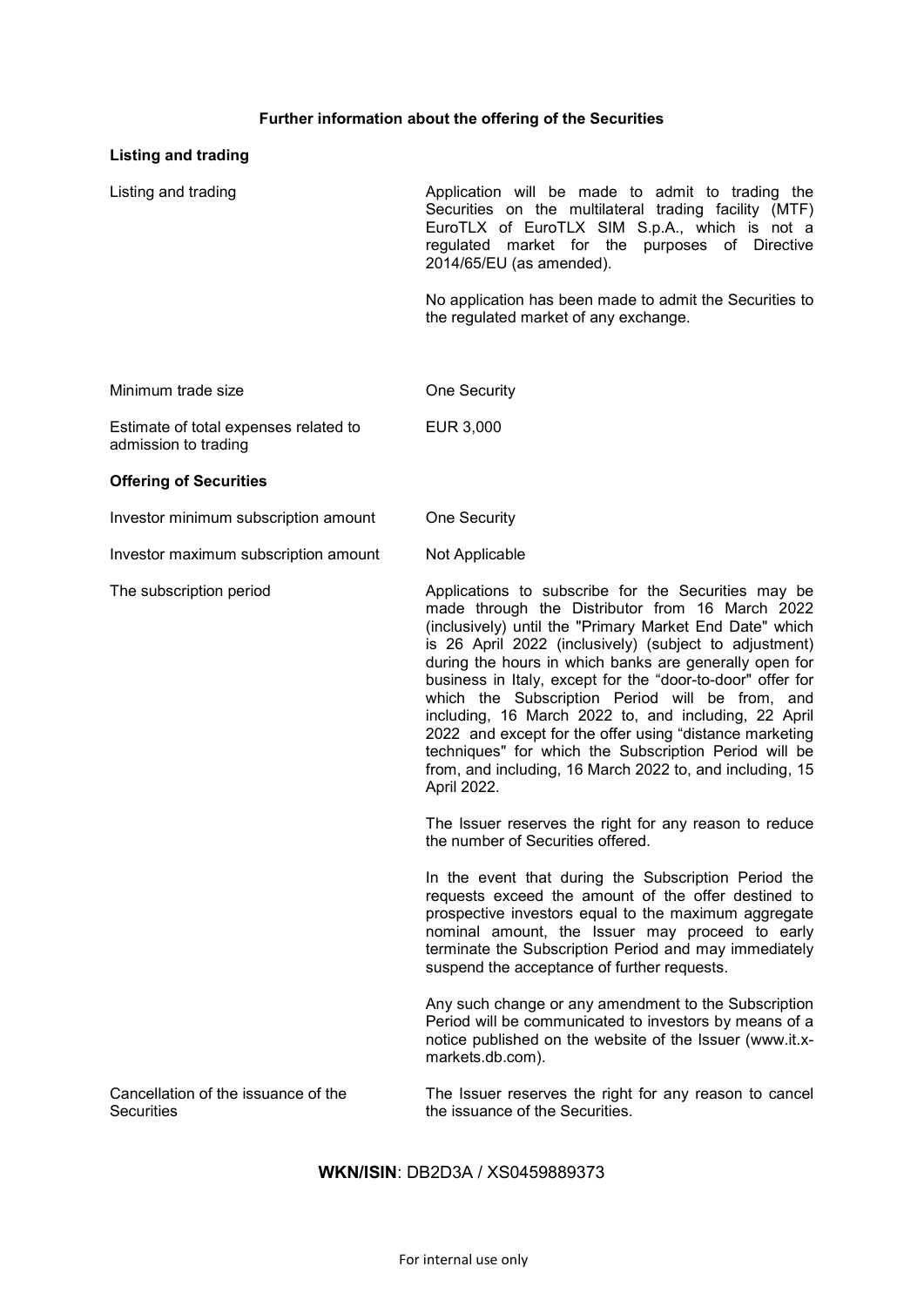|                                                                                                                     | Any such decision will be communicated to investors by<br>means of a notice published on the website of the Issuer<br>(www.it.x-markets.db.com).                                                                                                                                                                                                          |
|---------------------------------------------------------------------------------------------------------------------|-----------------------------------------------------------------------------------------------------------------------------------------------------------------------------------------------------------------------------------------------------------------------------------------------------------------------------------------------------------|
|                                                                                                                     | For the avoidance of doubt, if any application has been<br>made by a potential investor and the Issuer exercises<br>such a right, each such potential investor shall not be<br>entitled to subscribe or otherwise purchase<br>any<br>Securities.                                                                                                          |
| Early closing of the subscription period of<br>the Securities                                                       | The Issuer reserves the right for any reason to close the<br>Subscription Period early.                                                                                                                                                                                                                                                                   |
|                                                                                                                     | Any such decision will be communicated to investors by<br>means of a notice published on the website of the Issuer<br>(www.it.x-markets.db.com)                                                                                                                                                                                                           |
| Conditions to which the offer is subject:                                                                           | Offers of the Securities are conditional on and subject to<br>admission to listing being obtained by the Issue Date<br>otherwise the offer will be deemed withdrawn and the<br>issuance cancelled.                                                                                                                                                        |
| Description of the application process:                                                                             | Applications for the Securities can be made in Italy at<br>participating branches of a Distributor.                                                                                                                                                                                                                                                       |
|                                                                                                                     | Applications will be in accordance with the relevant<br>Distributor's usual procedures, notified to investors by<br>the relevant Distributor                                                                                                                                                                                                              |
|                                                                                                                     | Prospective investors will not be required to enter into<br>any contractual arrangements directly with the Issuer<br>relating to the subscription for the Securities                                                                                                                                                                                      |
| Description of possibility to reduce<br>subscriptions and manner for refunding<br>excess amount paid by applicants: | Not applicable                                                                                                                                                                                                                                                                                                                                            |
| Details of the method and time limits for<br>paying up and delivering the Securities:                               | Investors will be notified by the Issuer or the relevant<br>financial intermediary of their allocations of Securities<br>and the settlement arrangements in respect thereof. The<br>Securities will be issued on the Issue Date and the<br>Securities will be delivered on the Value Date against<br>payment to the Issuer of the net subscription price. |
| Manner in and date on which results of the<br>offer are to be made public:                                          | The Issuer will in its sole discretion determine the final<br>amount of Securities to be issued (which will be<br>dependent on the outcome of the offer), up to a limit of<br>500,000 Securities                                                                                                                                                          |
|                                                                                                                     | The precise number of Securities to be issued will be<br>published on the website of the Issuer (www.it.x-<br>markets.db.com) on or around the Issue Date                                                                                                                                                                                                 |
|                                                                                                                     | The results of the offer will be available from the<br>Distributor following the Subscription Period and prior to                                                                                                                                                                                                                                         |
|                                                                                                                     |                                                                                                                                                                                                                                                                                                                                                           |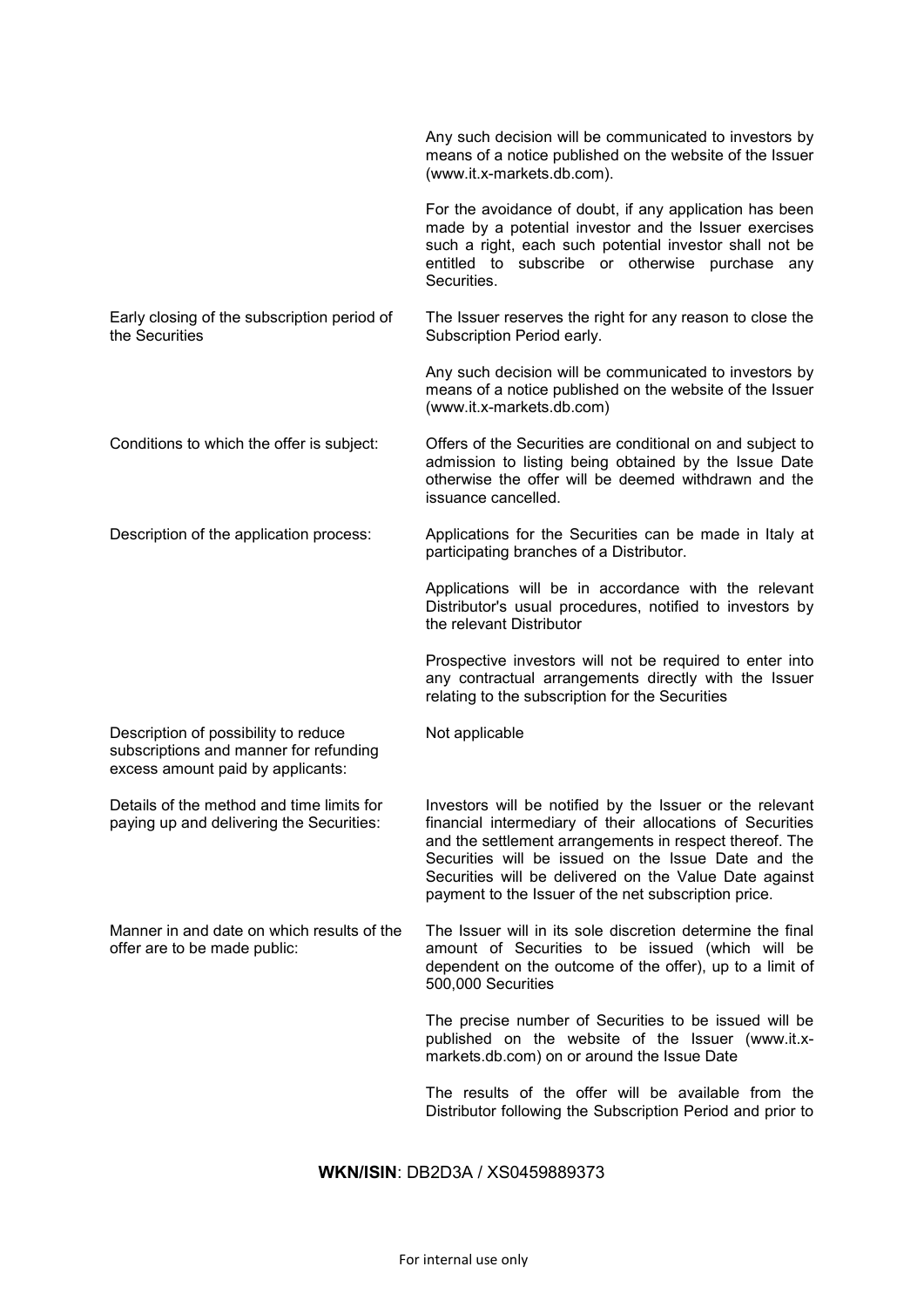### the Issue Date

Not applicable

Procedure for exercise of any right of preemption, negotiability of subscription rights and treatment of subscription rights not exercised:

Categories of potential investors to which the Securities are offered and whether tranche(s) have been reserved for certain countries:

Process for notification to applicants of the amount allotted and the indication whether dealing may begin before notification is made:

Name(s) and address(es), to the extent known to the Issuer, of the placement agents in the various countries where the offer takes place.

Qualified investors within the meaning of the Prospectus Regulation and non-qualified investors

The Offer may be made in Italy to any person which complies with all other requirements for investment as set out in the Base Prospectus or otherwise determined by the Issuer and/or the relevant financial intermediaries. In other EEA countries, offers will only be made pursuant to an exemption under the Prospectus Regulation.

Each investor will be notified by the relevant Distributor of its allocation of Securities after the end of the Subscription Period and before the Issue Date

No dealings in the Security may take place prior to the Issue Date

Deutsche Bank S.p.A. of Piazza del Calendario 3, 20126, Milan, Italy (a "**Distributor**" and together with any other entities appointed as a distributor in respect of the Securities during the Subscription Period, the "**Distributors**").

The Issuer reserves the right to appoint other distributors during the Subscription Period, which will be communicated to investors by means of a notice published on the website of the Issuer (www.it.xmarkets.db.com).

Deutsche Bank S.p.A. will act as lead manager of the placement syndicate (*Responsabile del Collocamento*  as defined under article 93-bis of the Financial Services Act) (the "**Lead Manager**").

Consent to use of Prospectus: The Issuer consents to the use of the Prospectus by the following financial intermediary (individual consent): Deutsche Bank S.p.A. of Piazza del Calendario 3, 20126, Milan, Italy.

> Individual consent to the later resale and final placement of the Securities by the financial intermediaries is given in relation to Italy.

> The subsequent resale or final placement of Securities by financial intermediaries can be made during the period from 16 March 2022 (inclusively) until 26 April 2022 (inclusively) and as long as this Prospectus is valid in accordance with Article 12 of the Prospectus Regulation.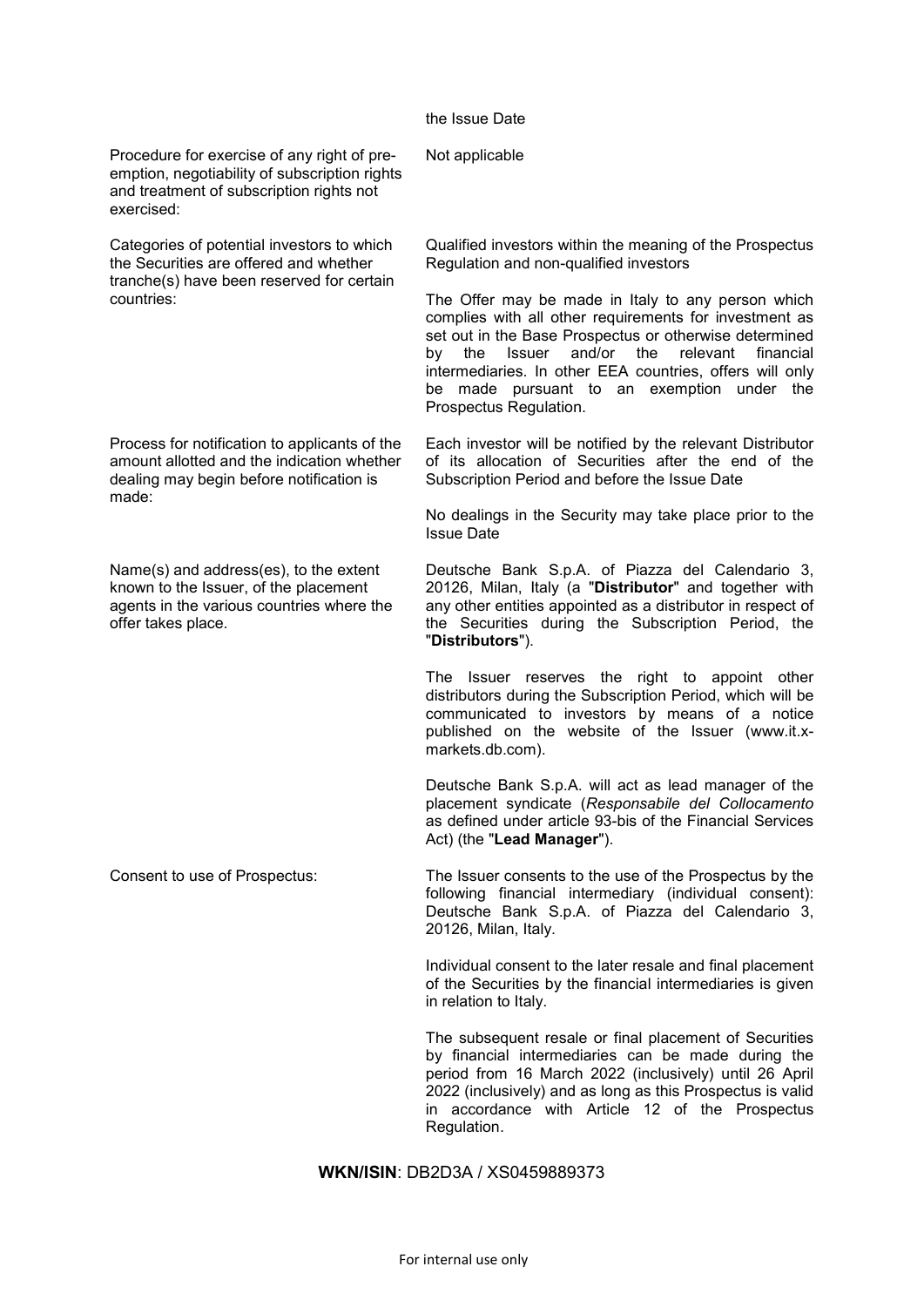## **Fees**

Fees paid by the Issuer to the distributor

| <b>Trailer Fee</b>                                                            | Not applicable                                                                                                                                                                                                                                                                                                                                                                                                                                                                                                                                                                                                                                                                                                                          |  |  |
|-------------------------------------------------------------------------------|-----------------------------------------------------------------------------------------------------------------------------------------------------------------------------------------------------------------------------------------------------------------------------------------------------------------------------------------------------------------------------------------------------------------------------------------------------------------------------------------------------------------------------------------------------------------------------------------------------------------------------------------------------------------------------------------------------------------------------------------|--|--|
| <b>Placement Fee</b>                                                          | up to 5.00 per cent of the Issue Price                                                                                                                                                                                                                                                                                                                                                                                                                                                                                                                                                                                                                                                                                                  |  |  |
| Fees charged by the Issuer to the<br>Securityholders post issuance            | Not applicable                                                                                                                                                                                                                                                                                                                                                                                                                                                                                                                                                                                                                                                                                                                          |  |  |
| <b>Costs/Distribution Fees</b>                                                |                                                                                                                                                                                                                                                                                                                                                                                                                                                                                                                                                                                                                                                                                                                                         |  |  |
| Amount of any expenses and taxes<br>specifically charged to the subscriber or | Ex-ante entry costs: EUR 77.75                                                                                                                                                                                                                                                                                                                                                                                                                                                                                                                                                                                                                                                                                                          |  |  |
| purchaser:                                                                    | Ex-ante exit costs: EUR 1                                                                                                                                                                                                                                                                                                                                                                                                                                                                                                                                                                                                                                                                                                               |  |  |
|                                                                               | Ex-ante running costs on yearly basis: 0                                                                                                                                                                                                                                                                                                                                                                                                                                                                                                                                                                                                                                                                                                |  |  |
|                                                                               | Other expenses and taxes: none                                                                                                                                                                                                                                                                                                                                                                                                                                                                                                                                                                                                                                                                                                          |  |  |
| Determination of the price by the Issuer                                      | Both the Initial Issue Price of the Coupon Certificate with<br>European Barrier Observation and the bid and ask<br>prices quoted by the Issuer during its term are based on<br>the Issuer's internal pricing models. Accordingly, unlike<br>in an on exchange trading, for example for shares, the<br>prices quoted during the term are not based on supply<br>and demand. The prices in particular contain a margin<br>which the Issuer determines at its free discretion and<br>which may cover, in addition to the Issuer's proceeds,<br>the costs of structuring, market making and settlement<br>of the Coupon Certificate with European Barrier<br>Observation, any applicable sales costs (distribution<br>fee) and other costs. |  |  |
| Distribution fee                                                              | Placement fee: up to 5.00 per cent of the Issue Price.<br>The Issuer will either pay the placement fee from the<br>issue proceeds as a one-off turnover-related distribution<br>fee to the bank that sold the Coupon Certificate with<br>European Barrier Observation to the customer (principal<br>bank), or grant the latter a corresponding discount from<br>the Initial Issue Price.                                                                                                                                                                                                                                                                                                                                                |  |  |

# **Security ratings**

Rating Rating Rating Rating Reserves The Securities have not been rated.

**Interests of natural and legal persons involved in the issue**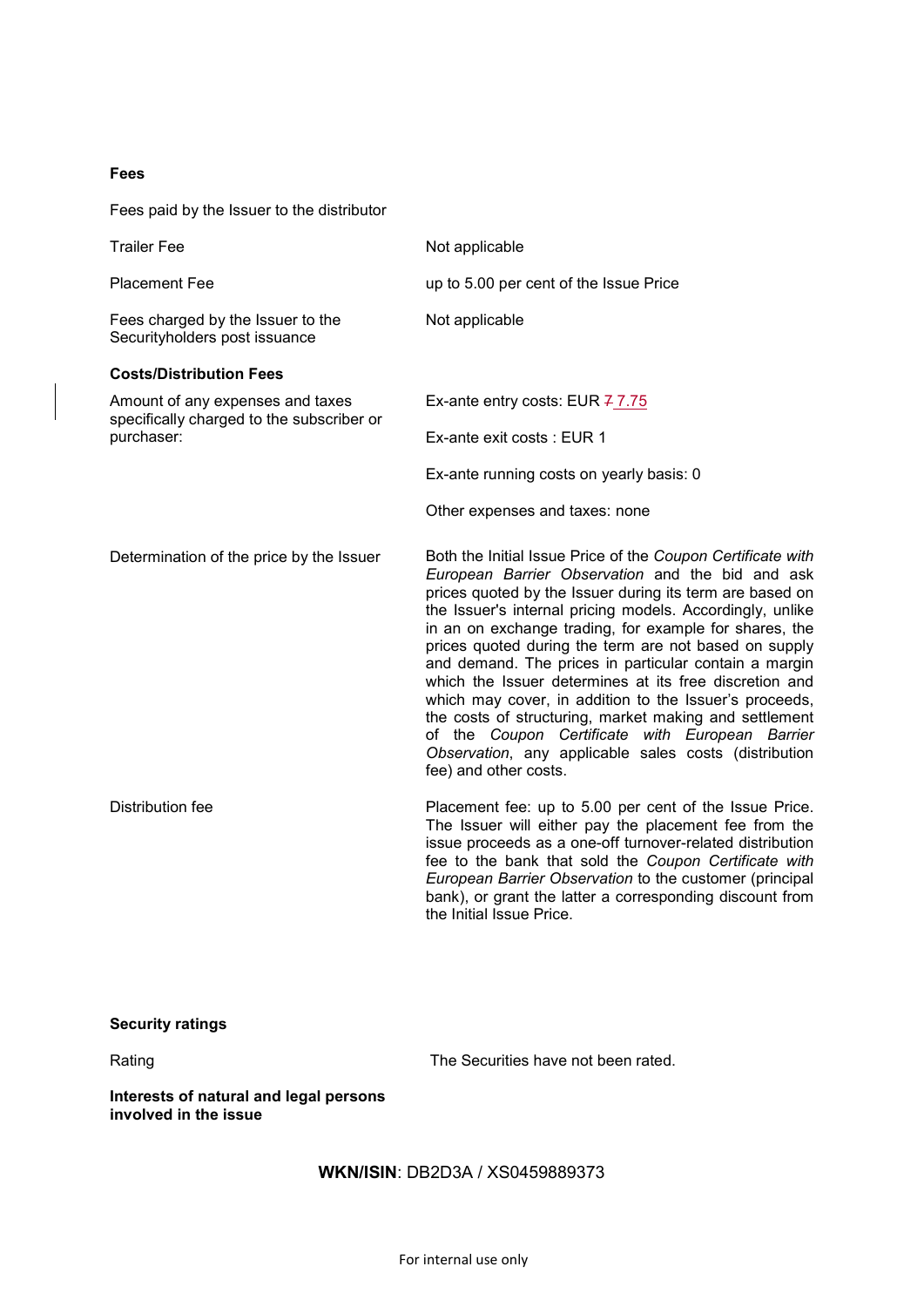Interests of natural and legal persons involved in the issue

Save for the Distributor regarding the fees as set out under "Fees" above, so far as the Issuer is aware, no person involved in the issue of the Securities has an interest material to the offer.

### **Publication of notices**

Publication of notices **Notices** Notices will, in deviation from §16(1) of the General Conditions of the Securities, be published on the website www.investment-products.db.com.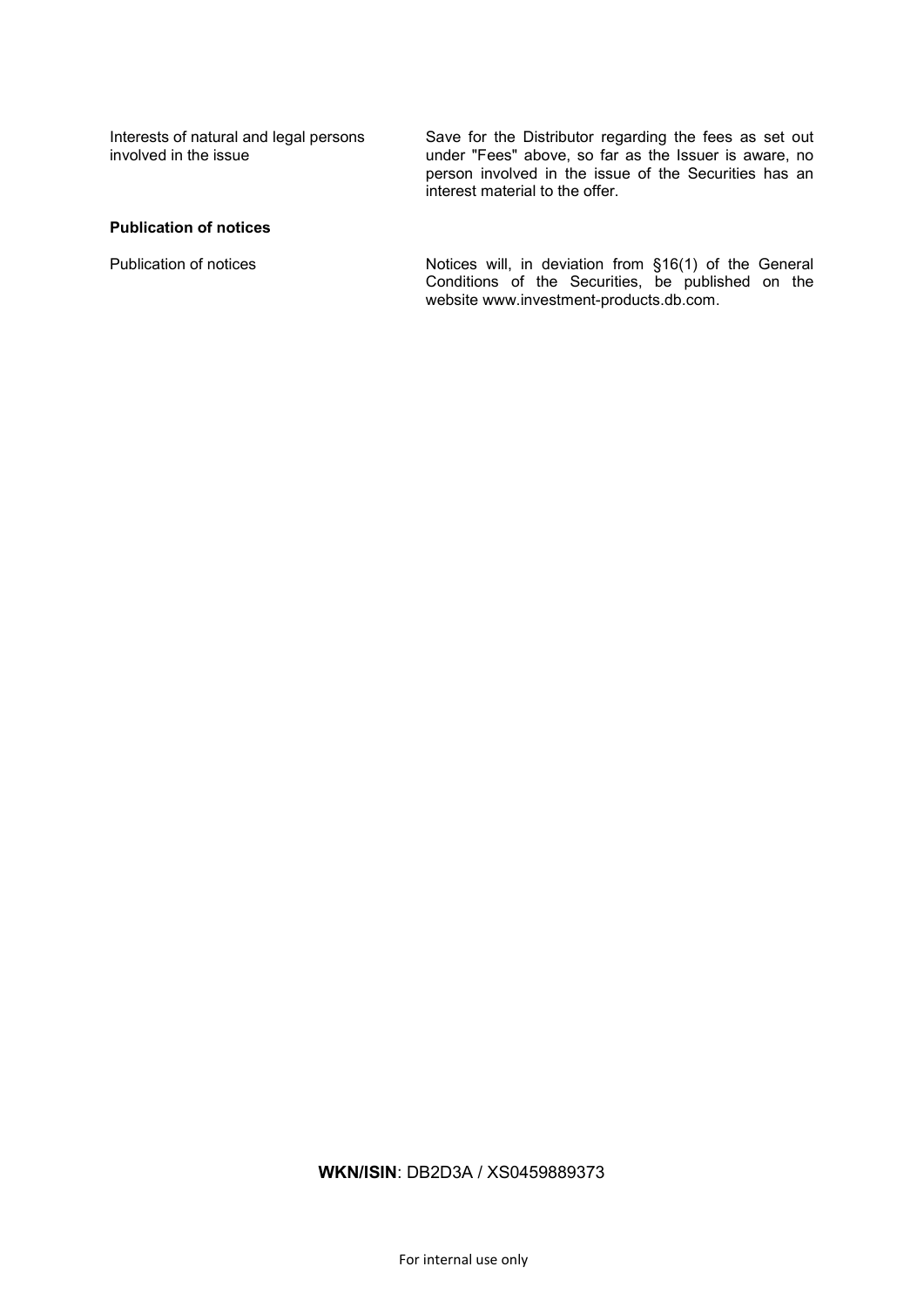## **Information relating to the Underlying**

## **Information on the Underlying, on the past and future performance of the Underlying and its volatility can be obtained on the public website http://www.stoxx.com/index.html and on the Bloomberg page SX7E Index and Reuters .SX7E.**

The sponsor of the index composing the Underlying also maintains an Internet Site at the following address where further information may be available free of charge in respect of the Underlying (including a description of the essential characteristics of the index, comprising, as applicable, the type of index, the method and formulas of calculation, a description of the individual selection process of the index components and the adjustment rules).

## Name of Index Sponsor: **STOXX Limited**

## Website: **https://www.stoxx.com/**

## **Index Disclaimer (EURO STOXX Banks Price EUR Index)**

STOXX Limited ("**STOXX**") and its licensors (the "**Licensors**") have no relationship to the Issuer, other than the licensing of the *EURO STOXX Banks Price EUR Index* and the related trademarks for use in connection with the Securities.

## **STOXX and its Licensors do not:**

- Sponsor, endorse, sell or promote the Securities.
- Recommend that any person invest in the Securities or any other securities.
- Have any responsibility or liability for or make any decisions about the timing, amount or pricing of Securities.
- Have any responsibility or liability for the administration, management or marketing of the **Securities**
- Consider the needs of the Securities or the owners of the Securities in determining, composing or calculating the EURO STOXX Banks Price EUR Index or have any obligation to do so.

**STOXX and its Licensors will not have any liability in connection with the Securities. Specifically, STOXX and its Licensors do not make any warranty, express or implied and disclaim any and all warranty about:**

- **The results to be obtained by the Securities, the owner of the Securities or any other person in connection with the use of the** *EURO STOXX Banks Price EUR Index* **and the data included in the** *EURO STOXX Banks Price EUR Index***;**
- **The accuracy or completeness of the** *EURO STOXX Banks Price EUR Index* **and its data;**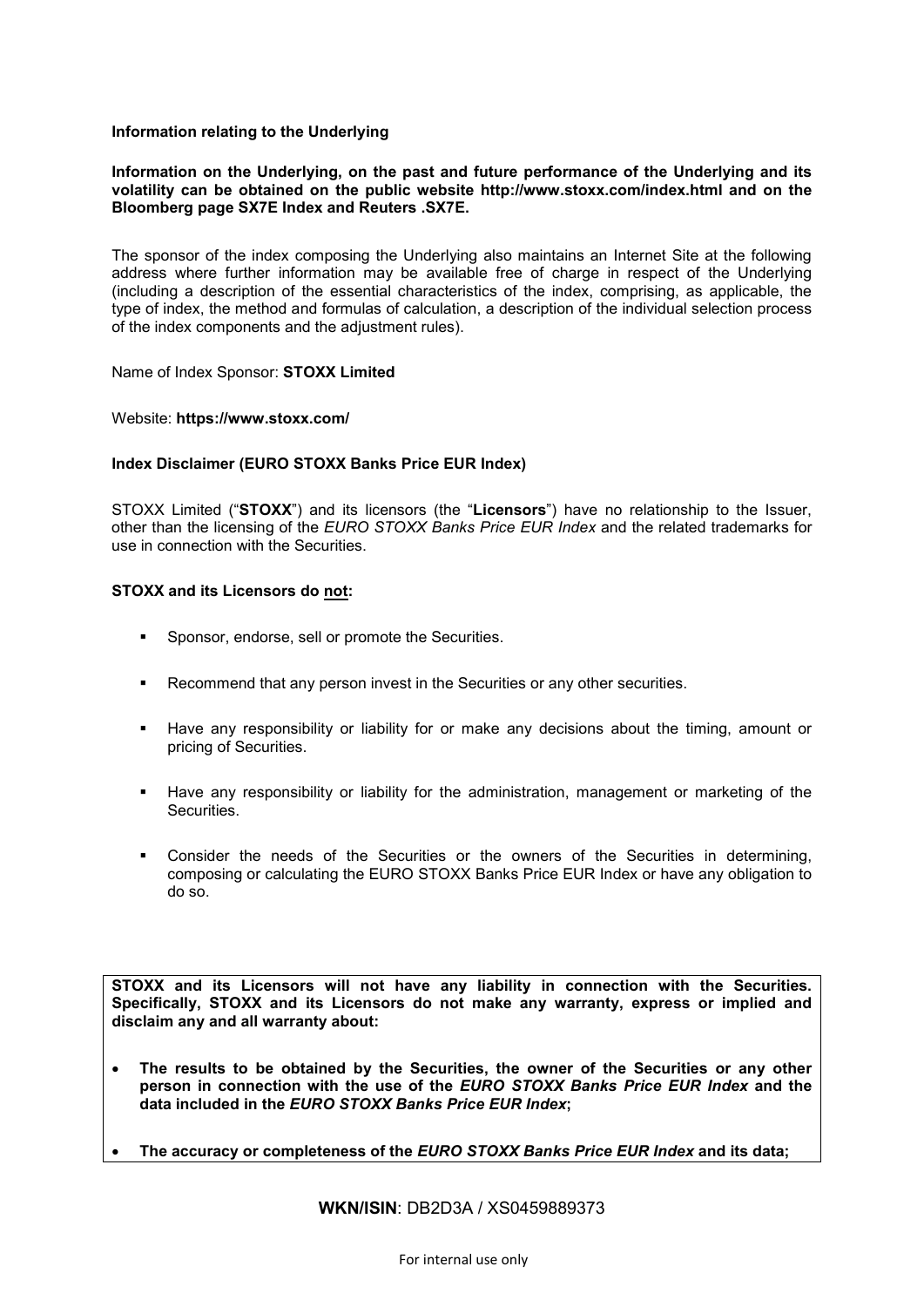- The merchantability and the fitness for a particular purpose or use of the *EURO STOXX Banks Price EUR Index* **and its data**
- **STOXX and its Licensors will have no liability for any errors, omissions or interruptions in the** *EURO STOXX Banks Price EUR Index* **or its data;**
- **Under no circumstances will STOXX or its Licensors be liable for any lost profits or indirect, punitive, special or consequential damages or losses, even if STOXX or its Licensors knows that they might occur.**

**The licensing agreement between the Issuer and STOXX is solely for their benefit and not for the benefit of the owners of the Securities or any other third parties.**

## **Further information published by the Issuer**

The Issuer does not intend to provide any further information on the Underlying.

## **Country specific information:**

**Italy**

Agent in Italy The Agent in Italy is Deutsche Bank S.p.A. acting through its principal office in Milan being as at the Issue Date at the following address: Piazza del Calendario, 3 – 20126, Milan, Italy.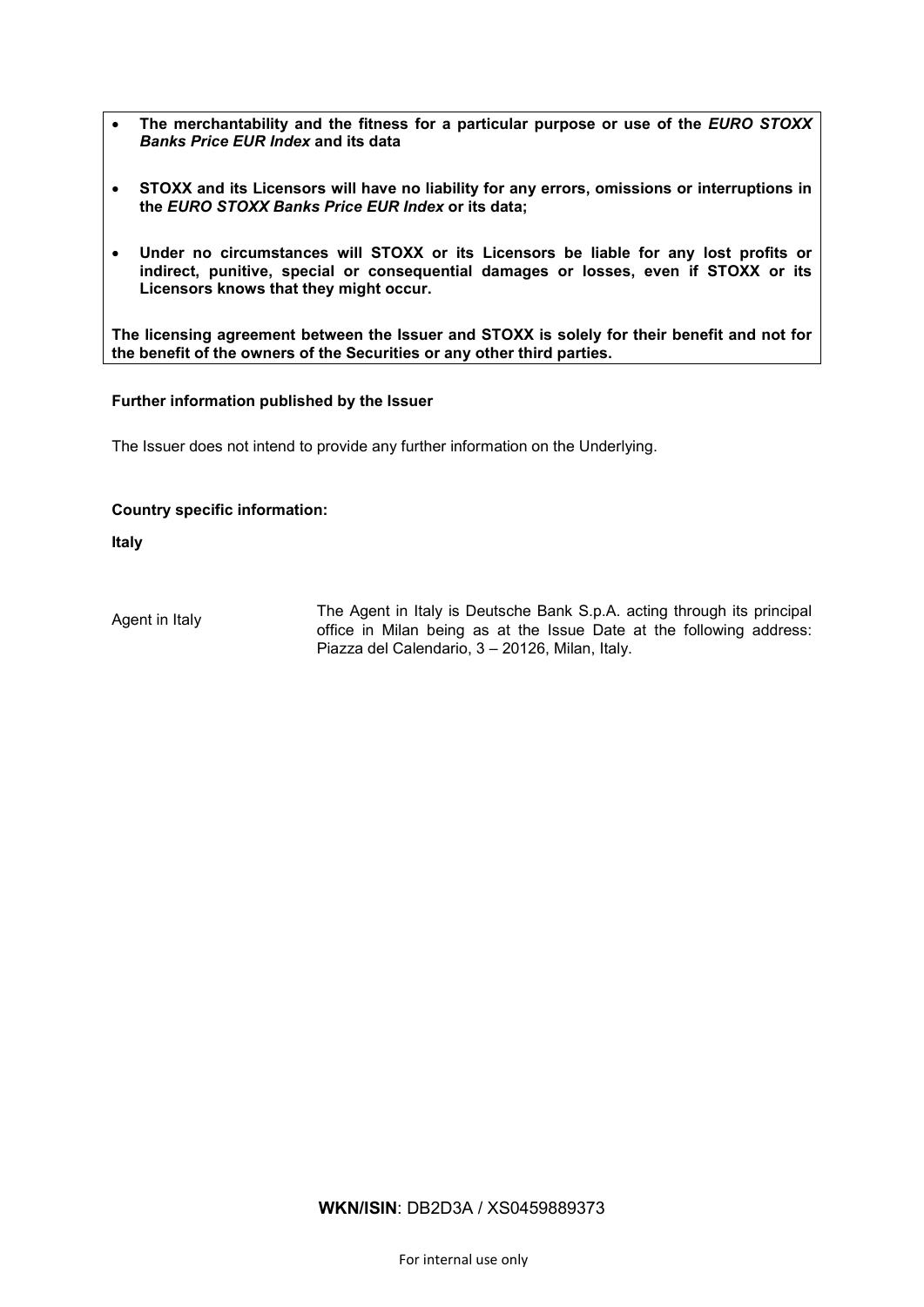#### **Annex to the Final Terms**

#### **Issue-specific summary**

#### **Section A – Introduction containing warnings**

#### **Warnings**

The summary should be read as an introduction to the Prospectus.

- b) Investors should base any decision to invest in the securities on a consideration of the Prospectus as a whole.
- c) Investors could lose all (total loss) or part of their invested capital.
- d) Where a claim relating to the information contained in the Prospectus is brought before a court, the plaintiff investors might, under national law, have to bear the costs of translating the Prospectus, including any supplements, as well as the corresponding Final Terms before the legal proceedings are initiated.
- e) Civil liability attaches only to those persons who have tabled and submitted the summary including any translation thereof, but only where the summary is misleading, inaccurate or inconsistent, when read together with the other parts of the Prospectus, or where it does not provide, when read together with the other parts of the Prospectus, key information in order to aid investors when considering whether to invest in such securities.
- f) You are about to purchase a product that is not simple and may be difficult to understand

#### **Introductory information**

#### **Name and international securities identification number**

The Certificates (the "**Securities**") offered under this Prospectus have the following securities identification numbers:

ISIN: XS0459889373

#### **Contact details of the issuer**

The Issuer (with Legal Entity Identifier (LEI) 7LTWFZYICNSX8D621K86) has its registered office at Taunusanlage 12, 60325 Frankfurt am Main, Federal Republic of Germany (telephone: +49-69-910-00).

#### **Approval of the prospectus; competent authority**

The Prospectus consists of a Securities Notes and a Registration Document.

The Securities Note has been approved by the Commission de Surveillance du Secteur Financier ("**CSSF**") on 2 December 2021. The business address of the CSSF is: 283, route d'Arlon, L-1150 Luxembourg, Luxembourg (telephone: +352 (0)26 251-1).

The Registration Document has been approved by the Commission de Surveillance du Secteur Financier ("**CSSF**") on 3 May 2021. The business address of the CSSF is: 283, route d'Arlon, L-1150 Luxembourg, Luxembourg (telephone: +352 (0)26 251-1).

#### **Section B – Key information on the Issuer**

#### **Who is the issuer of the securities?**

#### **Domicile and legal form of the issuer**

Deutsche Bank Aktiengesellschaft (commercial name: Deutsche Bank) is a credit institution and a stock corporation incorporated in Germany and accordingly operates under the laws of Germany. The Legal Entity Identifier (LEI) of Deutsche Bank is 7LTWFZYICNSX8D621K86. The Bank has its registered office in Frankfurt am Main, Germany. It maintains its head office at Taunusanlage 12, 60325 Frankfurt am Main, Germany.

#### **Issuer's principal activities**

The objects of Deutsche Bank, as laid down in its Articles of Association, include the transaction of all kinds of banking business, the provision of financial and other services and the promotion of international economic relations. The Bank may realise these objectives itself or through subsidiaries and affiliated companies. To the extent permitted by law, the Bank is entitled to transact all business and to take all steps which appear likely to promote the objectives of the Bank, in particular to acquire and dispose of real estate, to establish branches at home and abroad, to acquire, administer and dispose of participations in other enterprises, and to conclude enterprise agreements.

Deutsche Bank is organized into the following segments:

- Corporate Bank (CB);
- Investment Bank (IB);
- Private Bank (PB);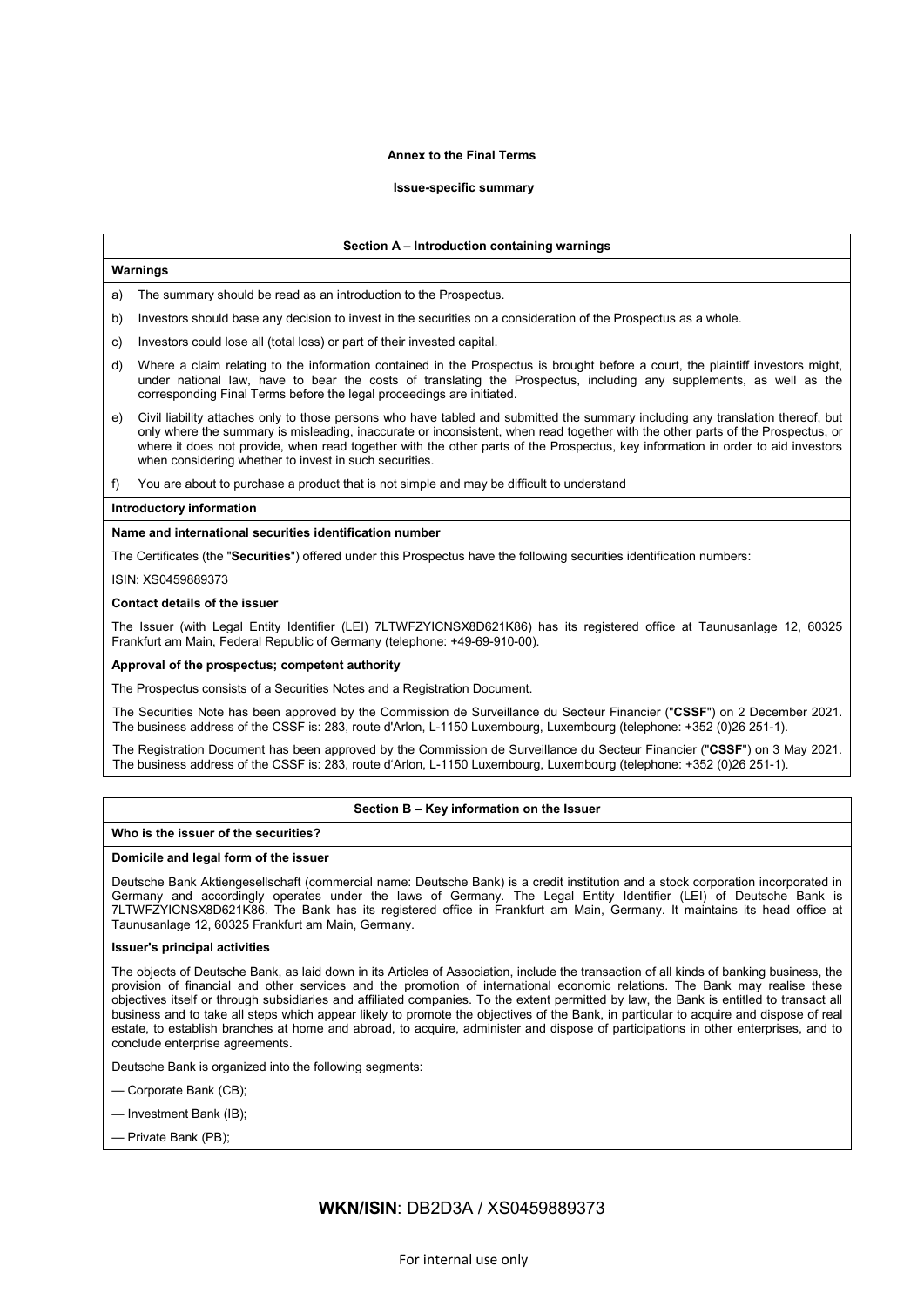- Asset Management (AM);
- Capital Release Unit (CRU); and
- Corporate & Other (C&O).

In addition, Deutsche Bank has a country and regional organizational layer to facilitate a consistent implementation of global strategies.

The Bank has operations or dealings with existing and potential customers in most countries in the world. These operations and dealings include working through:

- subsidiaries and branches in many countries;
- representative offices in many other countries; and
- one or more representatives assigned to serve customers in a large number of additional countries.

#### **Major shareholders of the issuer**

Deutsche Bank is neither directly nor indirectly majority-owned or controlled by any other corporation, by any government or by any other natural or legal person severally or jointly.

Pursuant to German law and Deutsche Bank's Articles of Association, to the extent that the Bank may have major shareholders at any time, it may not give them different voting rights from any of the other shareholders.

Deutsche Bank is not aware of arrangements which may at a subsequent date result in a change of control of the company.

The German Securities Trading Act (Wertpapierhandelsgesetz) requires investors in publicly-traded corporations whose investments reach certain thresholds to notify both the corporation and the German Federal Financial Supervisory Authority (Bundesanstalt für Finanzdienstleistungsaufsicht) of such change within four trading days. The minimum disclosure threshold is 3 per cent. of the corporation's issued voting share capital. To the Bank's knowledge, there are only six shareholders holding more than 3 per cent. of Deutsche Bank shares or to whom more than 3 per cent. of voting rights are attributed, and none of these shareholders holds more than 10 per cent. of Deutsche Bank shares or voting rights.

#### **Identity of the key managing directors of the issuer**

The key managing directors of the issuer are members of the issuer's Executive Board. These are: Christian Sewing, Karl von Rohr, Fabrizio Campelli, Bernd Leukert, Stuart Wilson Lewis, James von Moltke, Alexander von zur Mühlen, Christiana Riley, Rebecca Short and Prof. Dr. Stefan Simon.

#### **Identity of the Issuer's statutory auditors**

Until 31 December 2019, the independent auditor for the period covered by the historical financial information of Deutsche Bank was KPMG Aktiengesellschaft Wirtschaftsprüfungsgesellschaft ("KPMG"). KPMG is a member of the chamber of public accountants (Wirtschaftsprüferkammer). With effect as of 1 January 2020, Ernst & Young GmbH Wirtschaftsprüfungsgesellschaft ("EY") has been appointed as independent auditor. EY is a member of the chamber of public accountants (Wirtschaftsprüferkammer).

#### **What is the key financial information regarding the issuer?**

The key financial information included in the tables below as of and for the financial years ended 31 December 2019 and 31 December 2020 has been extracted from the audited consolidated financial statements prepared in accordance with IFRS as of 31 December 2020. The key financial information included in the tables below as of 30 September 2021 and for the nine months periods ended 30 September 2020 and 30 September 2021 has been extracted from the unaudited consolidated interim financial information prepared as of 30 September 2021

| <b>Statement of income</b><br>(in million Euro)                                               | Nine months ended 30<br>September 2021<br>(unaudited) | Year ended<br>31 December 2020 | Nine months<br>ended 30<br>September 2020<br>(unaudited) | Year ended<br>31 December 2019 |
|-----------------------------------------------------------------------------------------------|-------------------------------------------------------|--------------------------------|----------------------------------------------------------|--------------------------------|
| Net interest income                                                                           | 8,232                                                 | 11,526                         | 8,961                                                    | 13,749                         |
| Commissions and fee income                                                                    | 7,946                                                 | 9,424                          | 6,965                                                    | 9,520                          |
| Provision for credit losses                                                                   | 261                                                   | 1,792                          | 1,540                                                    | 723                            |
| Net gains (losses) on financial<br>assets/liabilities<br>at fair value through profit or loss | 2,990                                                 | 2,465                          | 1,949                                                    | 193                            |
| Profit (loss) before income taxes                                                             | 3,308                                                 | 1,021                          | 846                                                      | (2,634)                        |
| Profit (loss)                                                                                 | 2,194                                                 | 624                            | 435                                                      | (5,265)                        |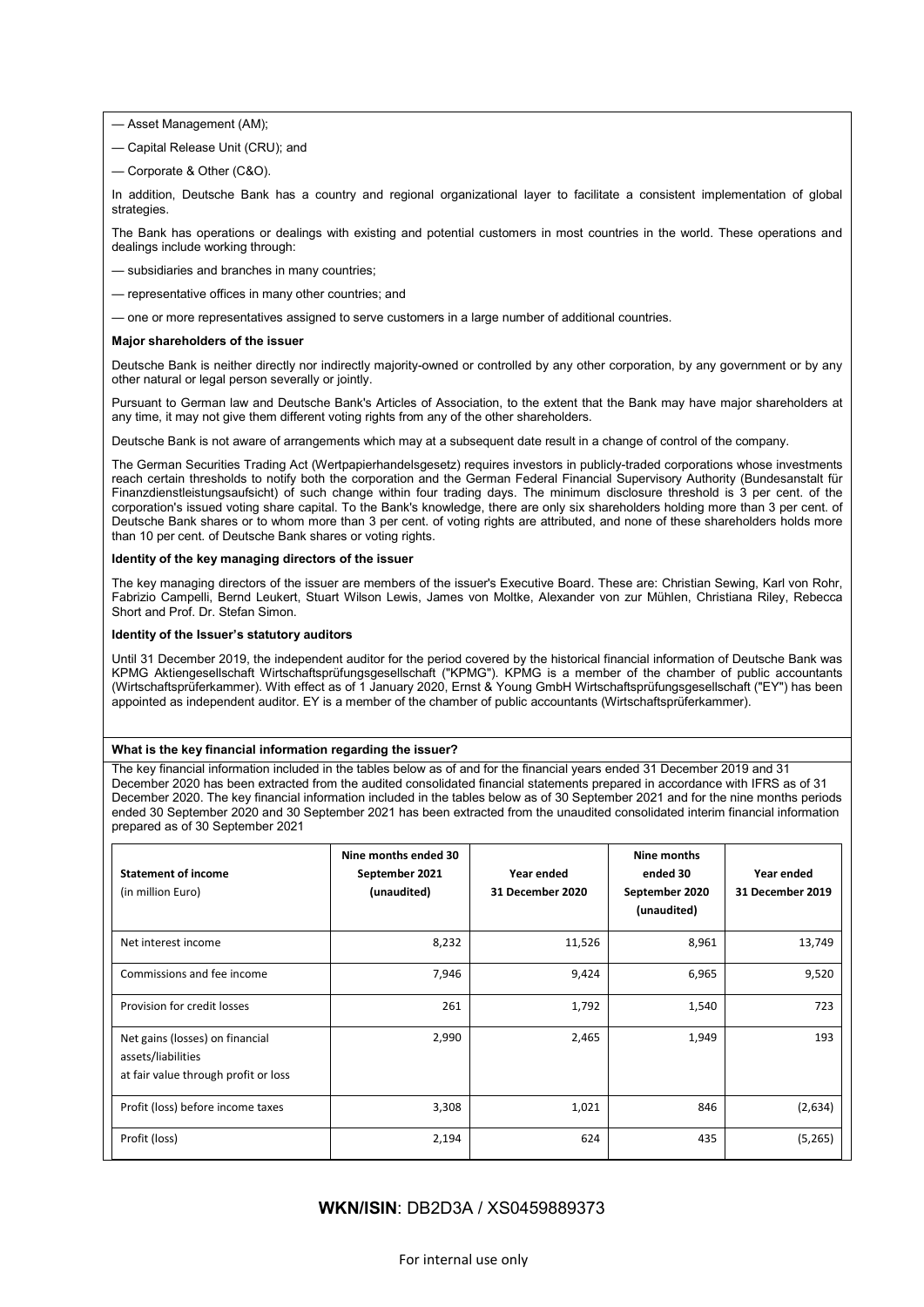| <b>Balance sheet</b><br>(amounts in million Euro) | 30 September 2021<br>(unaudited) | 31 December 2020 | 31 December 2019 |
|---------------------------------------------------|----------------------------------|------------------|------------------|
| Total assets                                      | 1,326,058                        | 1,325,259        | 1,297,674        |
| Senior debt                                       | 85,257                           | 93,391           | 101,187          |
| Subordinated debt                                 | 8,521                            | 7,352            | 6,934            |
| Loans at amortized cost                           | 451,433                          | 426,995          | 429,841          |
| Deposits                                          | 585,748                          | 568,031          | 572,208          |
| Total equity                                      | 65,935                           | 62,196           | 62,160           |
| Common Equity Tier 1 capital ratio                | 13.0%                            | 13.6%            | 13.6%            |
| Total capital ratio (fully loaded)                | 17.1%                            | 17.3%            | 17.4%            |
| Leverage ratio (fully loaded)                     | 4.8%                             | 4.7%             | 4.2%             |

The Issuer is subject to the following key risks:

**Macroeconomic, Geopolitical and Market Environment:** As a global investment bank with a large private client franchise, our businesses are materially affected by global macroeconomic and financial market conditions. Significant risks exist that could negatively affect the results of operations and financial condition in some of our businesses as well as our strategic plans, including risks posed by the COVID-19 pandemic, deterioration of the economic outlook for the euro area and slowing in emerging markets, trade tensions between the United States and China as well between the United States and Europe, inflation risks and other geopolitical risks.

**Business and Strategy:** Our results of operation and financial condition have in the past been negatively impacted by the challenging market environment, uncertain macroeconomic and geopolitical conditions, lower levels of client activity, increased competition and regulation, and the immediate impact of our strategic decisions. If we are unable to improve our profitability, we may be unable to meet our strategic aspirations, and may have difficulty maintaining capital, liquidity and leverage at levels expected by market participants and our regulators.

**Regulation and Supervision:** Regulatory reforms enacted and proposed in response to weaknesses in the financial sector, together with increased regulatory scrutiny more generally, have had and continue to have a significant impact on us and may adversely affect our business and ability to execute our strategic plans. Competent regulators may prohibit us from making dividend payments or payments on our regulatory capital instruments or take other actions if we fail to comply with regulatory requirements.

**Capital Requirements**: Regulatory and legislative changes require us to maintain increased capital and bail-inable debt (debt that can be bailed in in resolution) and abide by tightened liquidity requirements. These requirements may significantly affect our business model, financial condition and results of operations as well as the competitive environment generally. Any perceptions in the market that we may be unable to meet our capital or liquidity requirements with an adequate buffer, or that we should maintain capital or liquidity in excess of these requirements or another failure to meet these requirements could intensify the effect of these factors on our business and results.

**Internal Control Environment:** A robust and effective internal control environment and adequate infrastructure (comprising people, policies and procedures, processes, controls assurance and IT systems) are necessary to ensure that we conduct our business in compliance with the laws, regulations and associated supervisory expectations applicable to us. We have identified the need to strengthen our internal control environment and infrastructure and have embarked on initiatives to accomplish this. If these initiatives are not successful or proceed too slowly, our reputation, regulatory position and financial condition may be materially adversely affected, and our ability to achieve our strategic ambitions may be impaired.

**Litigation, Regulatory Enforcement Matters and Investigations:** We operate in a highly and increasingly regulated and litigious environment, potentially exposing us to liability and other costs, the amounts of which may be substantial and difficult to estimate, as well as to legal and regulatory sanctions and reputational harm. We and our subsidiaries are involved in various litigation proceedings, including civil class action lawsuits, arbitration proceedings and other disputes with third parties, as well as regulatory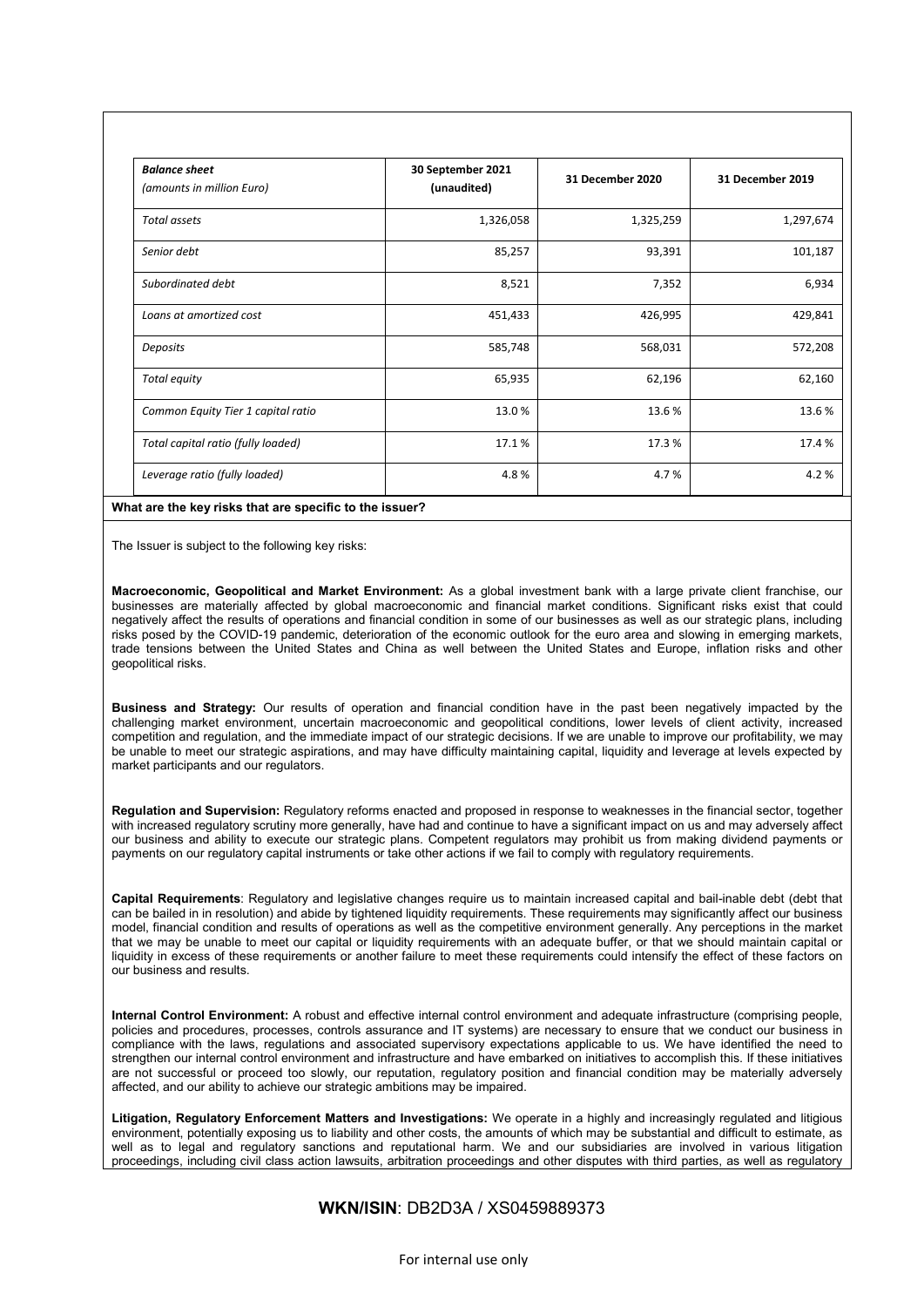proceedings and investigations by both civil and criminal authorities in jurisdictions around the world.

#### **Section C – Key information on the securities**

### **What are the main features of the securities?**

#### **Type of securities**

The Securities are *Certificates*.

#### **Class of securities**

The Securities will be represented by a global security (the "**Global Security**"). No definitive Securities will be issued. The Securities will be issued in bearer form.

#### **Securities identification number(s) of the securities**

ISIN: XS0459889373 / WKN: DB2D3A

#### **Applicable law of the securities**

The Securities will be governed by German law. The constituting of the Securities may be governed by the laws of the jurisdiction of the Clearing Agent.

#### **Restrictions on the free transferability of the securities**

Each Security is transferable in accordance with applicable law and any rules and procedures for the time being of any Clearing Agent through whose books such Security is transferred.

#### **Status of the securities**

The Securities constitute unsecured and unsubordinated preferred liabilities of the Issuer ranking *pari passu* among themselves and *pari passu* with all other unsecured and unsubordinated preferred liabilities of the Issuer, subject, however, to statutory priorities conferred to certain unsecured and unsubordinated preferred liabilities in the event of Resolution Measures imposed on the Issuer or in the event of the dissolution, liquidation, Insolvency, composition or other proceedings for the avoidance of Insolvency of, or against, the Issuer.

#### **Ranking of the securities**

The ranking of the Issuer's liabilities in insolvency or in the event of the imposition of Resolution Measures, such as a bail-in, is determined by German law. The Securities are unsecured unsubordinated preferred liabilities that would rank higher than the Issuer's regulatory capital, its subordinated liabilities and its unsecured unsubordinated non-preferred liabilities. The liabilities under the Securities rank *pari passu* with other unsecured unsubordinated preferred liabilities of the Issuer, including but not limited to derivatives, structured products and deposits not subject to protection. The liabilities under the Securities rank below liabilities protected in Insolvency or excluded from Resolution Measures, such as certain protected deposits.

#### **Rights attached to the securities**

The Securities provide holders of the Securities, on redemption or upon exercise, subject to a total loss, with a claim for payment of a cash amount. The Securities may also provide holders with an entitlement for the payment of a coupon.

The Coupon Certificate is linked to the performance of the Underlying. The way the product works results from three key features:

*1. Coupon payments* 

The Coupon Payment is conditional.

- a) If the Underlying closes at or above the relevant Coupon Threshold on one of the Coupon Observation Dates, investors will receive the Coupon Amount (Coupon Payment) at the next Coupon Payment Date, subject to paragraph (b) below.
- b) If the Underlying does not close at or above the relevant Coupon Threshold on one of the Coupon Observation Dates, no Coupon Payment will be made at the next Coupon Payment Date. In this case the Coupon Payment will be made at a later Coupon Payment Date if the Underlying closes at or above the relevant Coupon Threshold on one of the subsequent Coupon Observation Dates.
- *2. Early redemption*

If the Underlying closes at or above the Redemption Threshold on one of the Observation Dates, the product will be redeemed early at the Specified Reference Level. Any Coupon Payments will be made additionally should the coupon conditions occur.

*3. Redemption at maturity* 

If there is no acceleration of maturity, investors will receive a Cash Amount on the Settlement Date which is determined depending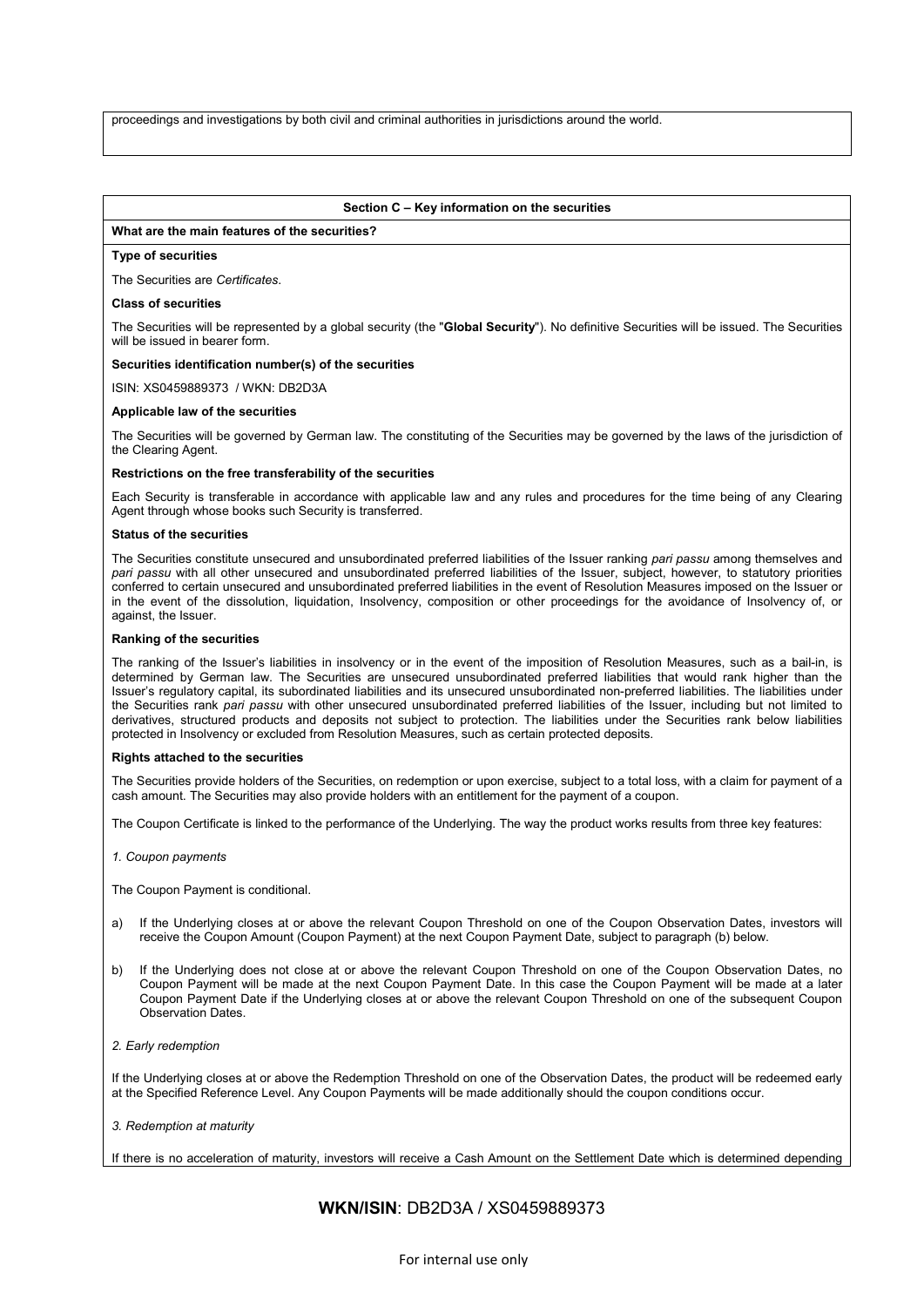on the Underlying as follows:

- a) If the Final Reference Level of the Underlying is equal to or above the Barrier, investors will receive the Specified Reference Level.
- b) If the Final Reference Level of the Underlying is not equal to or above the Barrier, the Certificate will participate 1:1 in the performance of the Underlying.

Any Coupon Payments will be made additionally should the coupon conditions occur.

Investors limit their return to the Specified Reference Level and Coupon Payments in return for the possibility of early redemption.

Investors also have no claims to the/deriving from the Underlying.

| Security Type                            | Certificate / Coupon Certificate with European Barrier Observation                                                                                                                                                       |
|------------------------------------------|--------------------------------------------------------------------------------------------------------------------------------------------------------------------------------------------------------------------------|
| <b>Issue Price</b>                       | EUR 100 per Certificate                                                                                                                                                                                                  |
| <b>Issue Date</b>                        | 29 April 2022                                                                                                                                                                                                            |
| Nominal Amount                           | EUR 100 per Certificate                                                                                                                                                                                                  |
| Settlement                               | Cash Settlement                                                                                                                                                                                                          |
| Initial Reference Level                  | The Reference Level on the Initial Valuation Date                                                                                                                                                                        |
| <b>Final Reference Level</b>             | The Reference Level on the Valuation Date                                                                                                                                                                                |
| Reference Level                          | In respect of any day, an amount (which shall be deemed to be a monetary value in the Settlement<br>Currency) equal to the Relevant Reference Level Value on such day quoted by or published on the<br>Reference Source. |
| <b>Relevant Reference</b><br>Level Value | The official closing level of the Underlying on the Reference Source                                                                                                                                                     |
| <b>Initial Valuation Date</b>            | 28 April 2022                                                                                                                                                                                                            |
| <b>Valuation Date</b>                    | 22 April 2027                                                                                                                                                                                                            |
| <b>Exercise Date</b>                     | The Valuation Date                                                                                                                                                                                                       |
| Settlement Date                          | In respect of the earlier of the Exercise Date and the Termination Date, the fifth Business Day<br>following (a) if a Barrier Event occurs, the relevant Observation Date or (b) otherwise, the Valuation<br>Date.       |
| <b>Observation Dates</b>                 | 24 April 2023, 23 October 2023, 22 April 2024, 22 October 2024, 22 April 2025, 22 October 2025, 22<br>April 2026, 22 October 2026 and 22 April 2027                                                                      |
| Coupon Payment                           | (a) If the Relevant Reference Level Value of the Underlying on a Coupon Observation Date is above<br>or equal to the Coupon Threshold, the Coupon Payment will be made on the next Coupon Payment                        |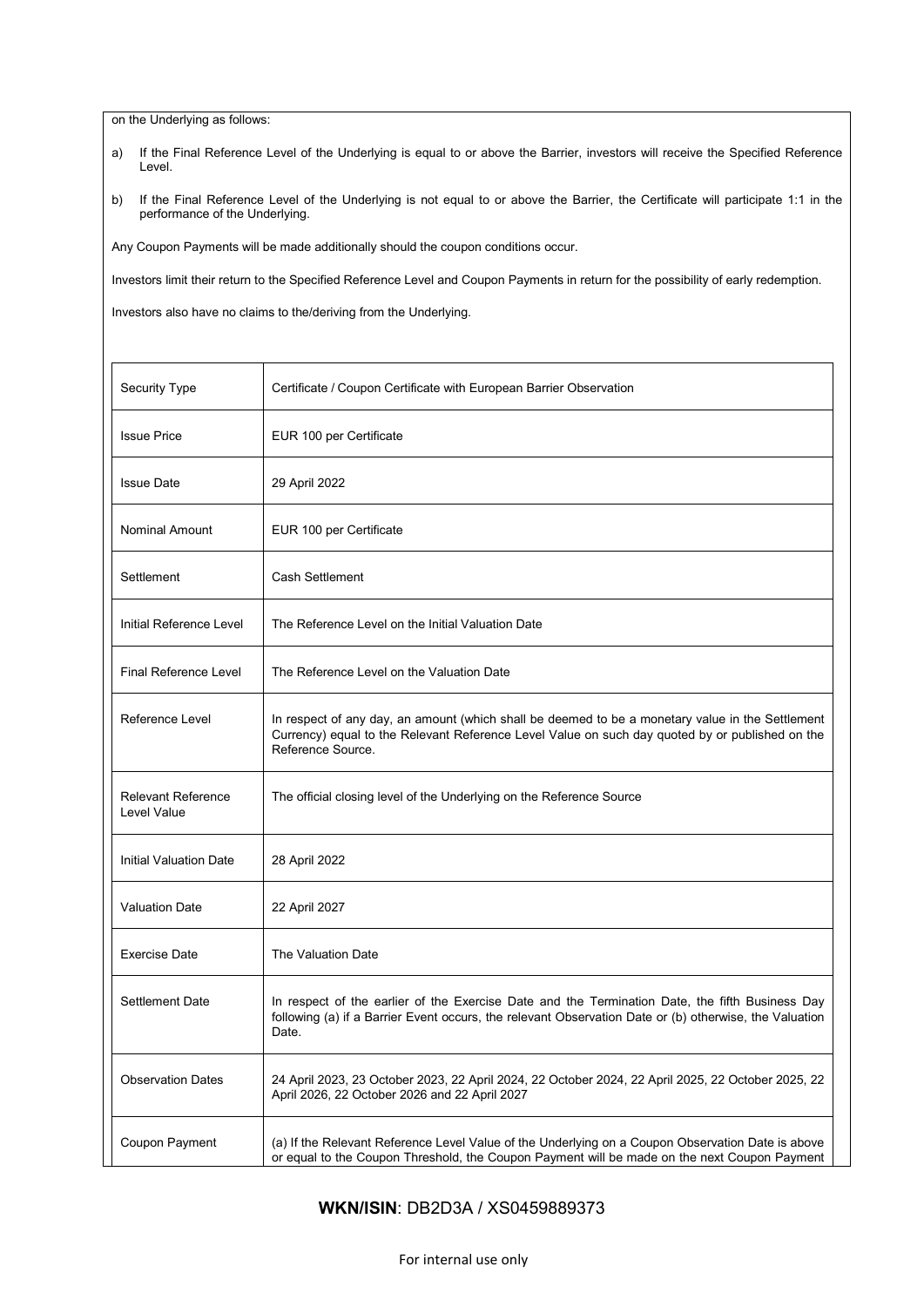|                                        | Date, or                                                                                                                                                                                                                                                                                                                                                                                                                                      |  |
|----------------------------------------|-----------------------------------------------------------------------------------------------------------------------------------------------------------------------------------------------------------------------------------------------------------------------------------------------------------------------------------------------------------------------------------------------------------------------------------------------|--|
|                                        | (b) if the Relevant Reference Level Value of the Underlying on a Coupon Observation Date is below<br>the Coupon Threshold, no Coupon Payment will be made on the next Coupon Payment Date.                                                                                                                                                                                                                                                    |  |
|                                        | If any Coupon Amount will be payable on the Coupon Payment Date falling on the Settlement Date,<br>such Coupon Amount will be payable together with, if applicable, any Cash Amount payable on the<br>Settlement Date.                                                                                                                                                                                                                        |  |
| Coupon Observation<br>Dates            | Each of 24 October 2022, 24 April 2023, 23 October 2023, 22 April 2024, 22 October 2024, 22 April<br>2025, 22 October 2025, 22 April 2026, 22 October 2026 and the Valuation Date.                                                                                                                                                                                                                                                            |  |
| Coupon Threshold                       | 70% of the Initial Reference Level                                                                                                                                                                                                                                                                                                                                                                                                            |  |
| Coupon Amount                          | In relation to each Nominal Amount, the difference between:                                                                                                                                                                                                                                                                                                                                                                                   |  |
|                                        | (a) the Reference Amount multiplied by the Coupon Value multiplied by the number of Coupon<br>Observation Dates preceding the relevant Coupon Payment Date, minus                                                                                                                                                                                                                                                                             |  |
|                                        | (b) the Aggregate Preceding Coupon Amounts.                                                                                                                                                                                                                                                                                                                                                                                                   |  |
| Reference Amount                       | The Nominal Amount                                                                                                                                                                                                                                                                                                                                                                                                                            |  |
| Coupon Value                           | 2.80%                                                                                                                                                                                                                                                                                                                                                                                                                                         |  |
| Aggregate Preceding<br>Coupon Amounts  | In respect of a Coupon Payment Date, an amount equal to the aggregate amount of all Coupon<br>Amounts (if any) paid in respect of all Coupon Payment Dates (if any) preceding such Coupon<br>Payment Date, provided that if there are no preceding Coupon Payment Dates and/or no Coupon<br>Amount has been paid prior to such Coupon Payment Date, then the Aggregate Preceding Coupon<br>Amounts for such Coupon Payment Date shall be zero |  |
| <b>Coupon Payment Dates</b>            | 31 October 2022, 02 May 2023, 30 October 2023, 29 April 2024, 29 October 2024, 29 April 2025, 29<br>October 2025, 29 April 2026, 29 October 2026 and 29 April 2027.                                                                                                                                                                                                                                                                           |  |
| Coupon Cessation Date                  | The Settlement Date                                                                                                                                                                                                                                                                                                                                                                                                                           |  |
| <b>Termination Date</b>                | If a Barrier Event has occurred, the day on which such Barrier Event occurred, otherwise, the<br>relevant Exercise Date.                                                                                                                                                                                                                                                                                                                      |  |
| <b>Barrier</b>                         | 70% of the Initial Reference Level                                                                                                                                                                                                                                                                                                                                                                                                            |  |
| <b>Specified Reference</b><br>Level    | 100 per cent of the Nominal Amount.                                                                                                                                                                                                                                                                                                                                                                                                           |  |
| <b>Barrier Determination</b><br>Amount | The official closing level Relevant Reference Level Value of the Underlying on the Reference Source<br>on an Observation Date                                                                                                                                                                                                                                                                                                                 |  |
| <b>Redemption Threshold</b>            | 100% of the Initial Reference Level                                                                                                                                                                                                                                                                                                                                                                                                           |  |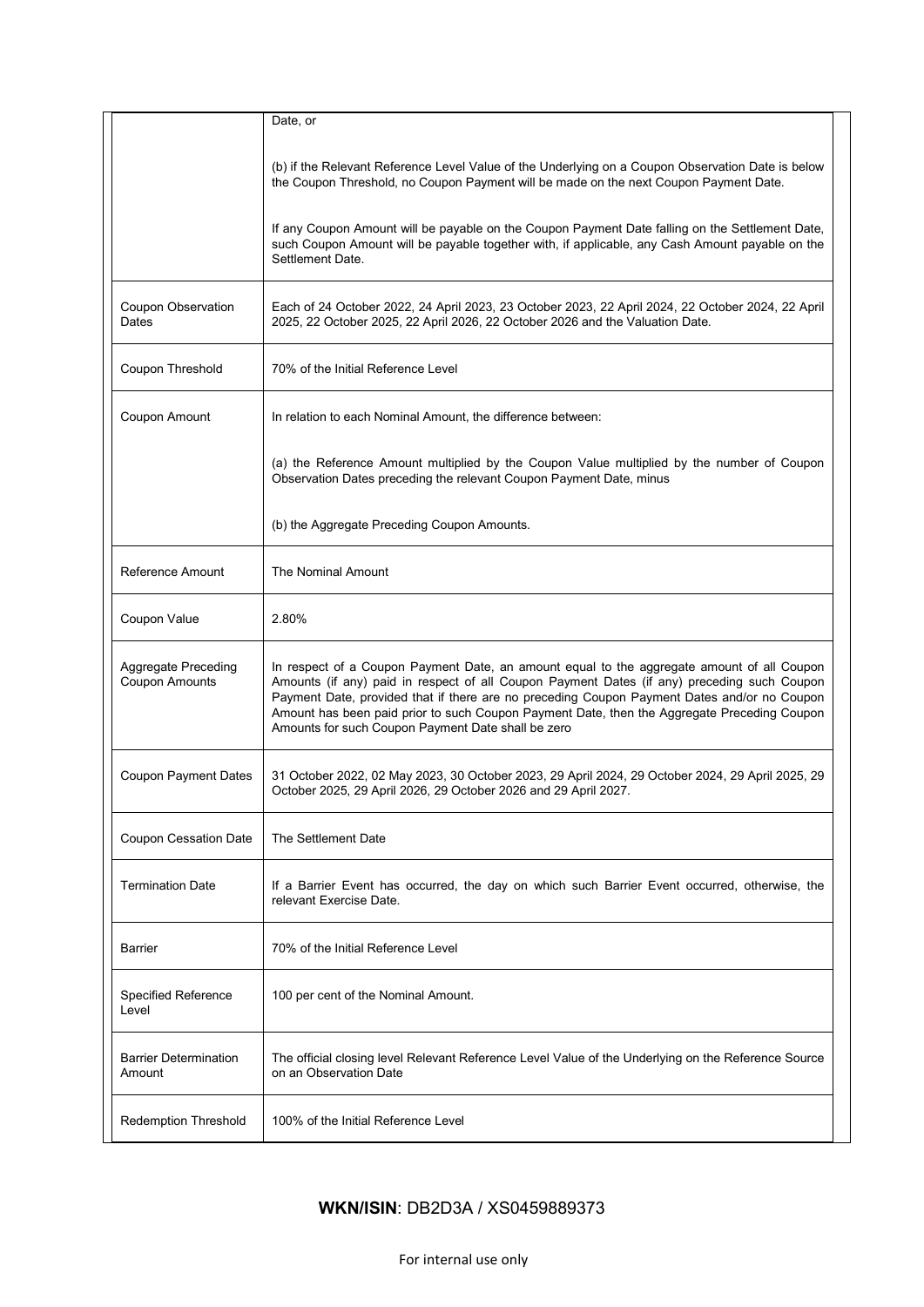| Cash Amount | a) | If on an Observation Date the Barrier Determination Amount is equal to or<br>above the Redemption Threshold (a Barrier Event), an amount equal to 100 per<br>cent. of the Nominal Amount or |
|-------------|----|---------------------------------------------------------------------------------------------------------------------------------------------------------------------------------------------|
|             | b) | if a Barrier Event has not occurred:                                                                                                                                                        |
|             |    | (i) if, on the Valuation Date the Barrier Determination Amount is lower than the<br>Barrier, an amount equal to                                                                             |
|             |    | the quotient of:                                                                                                                                                                            |
|             |    | (A) the product of $(x)$ EUR 100 and $(y)$ the Final Reference Level (as<br>numerator) and                                                                                                  |
|             |    | (B) the Initial Reference Level (as denominator).                                                                                                                                           |
|             |    | (ii) if the provisions of (i) have not been satisfied, the Specified Reference Level.                                                                                                       |

| Number of Securities:                         | up to 500,000 Securities at EUR 100.00 each with an aggregate nominal amount of up to EUR<br>50,000,000 |  |  |
|-----------------------------------------------|---------------------------------------------------------------------------------------------------------|--|--|
| Currency:                                     | Euro ("EUR")                                                                                            |  |  |
| Name and address of<br>the Paying Agent:      | Deutsche Bank AG                                                                                        |  |  |
|                                               | Via Filippo Turati 27                                                                                   |  |  |
|                                               | 20121 Milan                                                                                             |  |  |
|                                               | Italy                                                                                                   |  |  |
| Name and address of<br>the Calculation Agent: | Deutsche Bank AG                                                                                        |  |  |
|                                               | Taunusanlage 12                                                                                         |  |  |
|                                               | 60325 Frankfurt am Main                                                                                 |  |  |
|                                               | Germany                                                                                                 |  |  |
| Underlying                                    | Type: Index                                                                                             |  |  |
|                                               | Name: EURO STOXX Banks Price EUR Index                                                                  |  |  |
|                                               | Index Sponsor: STOXX Limited                                                                            |  |  |
|                                               | Reference Currency: EUR                                                                                 |  |  |

#### **Information on the historical and ongoing performance of the Underlying and its volatility can be obtained on the public website under http:// www.stoxx.com on the pages Bloomberg SX7E Index and Reuters Code .SX7E**

**Limitations to the rights attached to the Securities**

Under the conditions set out in the Terms and Conditions, the Issuer is entitled to terminate the Securities and to amend the Terms and Conditions.

#### **Where will the securities be traded?**

Application will be made to admit to trading the Securities on the multilateral trading facility (MTF) EuroTLX of EuroTLX SIM S.p.A., which is not a regulated market for the purposes of Directive 2014/65/EU (as amended).

### **What are the key risks that are specific to the securities?**

### **Risks at Maturity**

If the Underlying falls equal to or below the Barrier, the Certificate involves a risk of loss depending on the Relevant Reference Level Value of the Underlying; in the worst-case scenario, this may result in the total loss of the capital invested. This will occur if the Final Reference Level of the Underlying on the Valuation Date is zero.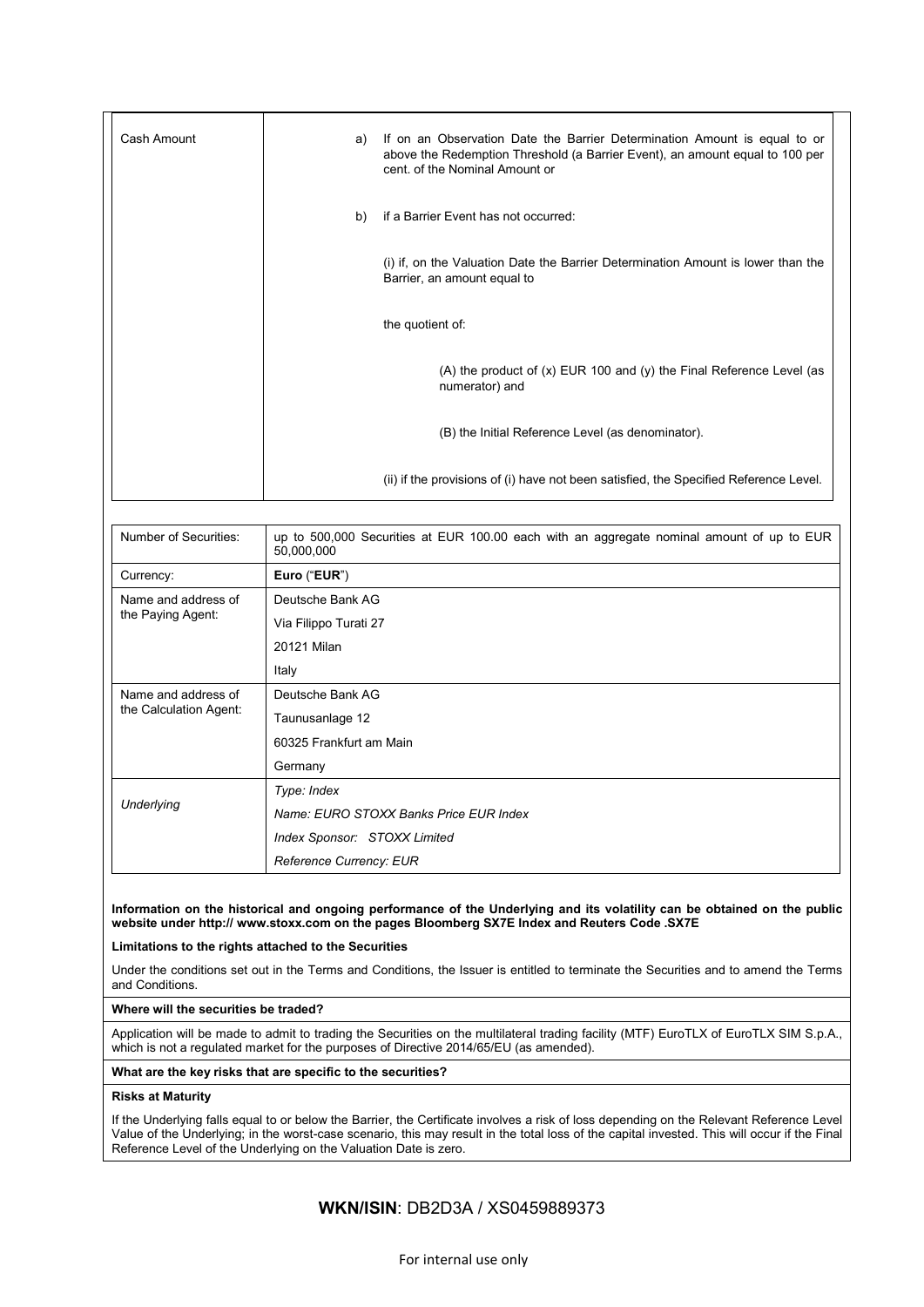#### **Risks associated with Market Disruptions**

Subject to certain conditions being met, the Calculation Agent may determine that a Market Disruption has occurred. This means that the price or level of the Underlying cannot be determined, at least temporarily. Market Disruptions may occur on an exchange relevant for the Underlying, particularly in the event of trade interruptions. This may have an effect on the timing of valuation and may delay payments on or the settlement of the Securities.

#### **Risks associated with Adjustment and Termination Events**

Subject to certain conditions being met, the Issuer may replace Underlyings, adjust the Final Terms or terminate the Securities. In case of a termination, the Issuer will pay, usually prior to the scheduled settlement date of the Securities, an amount determined by the Calculation Agent. Such amount may be significantly less than an investor's initial investment in Securities and in certain circumstances may be zero.

Any adjustment or termination of the Securities or replacement of an Underlying may lead to a loss in value of the Securities or may at maturity lead to the realisation of losses or even to the total loss of the invested amount. It is also not excluded that an adjustment measure will later prove to be incorrect or to be disadvantageous for Securityholders. A Securityholder could also be put in an economically worse position by the adjustment measure than before such adjustment measure.

#### **Risks associated with Underlying**

Market risk is the most significant cross-product risk factor in connection with Underlyings of all kinds. An investment in Securities linked to any Underlying may bear similar market risks to a direct investment in the relevant index**.**

The performance of Securities depends on the performance of the price or level of the Underlying and therefore on the value of the embedded option. This value may be subject to major fluctuations during the term. The higher the volatility of the Underlying is, the greater the expected intensity of such fluctuations is. Changes in the price or level of the Underlying will affect the value of the Securities, but it is impossible to predict whether the price or level of the Underlying will rise or fall.

Securityholders thus bear the risk of unfavourable performance of the Underlying, which may lead to loss in value of the Securities or a reduction of the cash amount, up to and including total loss.

#### **Exchange rate / currency risks**

An investment in the Securities involves exchange rate and/or currency risks if the Settlement Currency of the Securities is different from the currency of a Securityholder's home jurisdiction. In addition to the risk of an adverse development of the Underlying there is the risk of a loss in value of the relevant rate of exchange which can, respectively, offset any favourable development of the Underlying.

#### **The Securities may be Illiquid**

It is not possible to predict if and to what extent a secondary market may develop in the Securities or at what price the Securities will trade in the secondary market or whether such market will be liquid. Insofar and as long as the Securities are listed or quoted or admitted to trading on a stock exchange, no assurance is given that any such listing or quotation or admission to trading will be maintained. Higher liquidity does not necessarily result from a listing, quotation or admission to trading.

If the Securities are not listed or quoted or admitted to trading on any stock exchange or quotation system, pricing information for the Securities may be more difficult to obtain and the liquidity of the Securities may be adversely affected. The liquidity of the Securities may also be affected by restrictions on offers and sales of the Securities in some jurisdictions.

Even where an investor is able to realise its investment in the Securities by selling this may be at a substantially lower value than its original investment in the Securities. Depending on the structure of the Securities, the realisation value at any time may be zero (0), which means a total loss of the capital invested. In addition, a transaction fee may be payable in respect of a sale of the Securities.

#### **Regulatory Bail-in and other Resolution Measures**

Laws enable the competent resolution authority to also take measures in respect of the Securities. These measures may have an adverse effect on the Securityholders.

If the legal requirements are met in respect of the Issuer, Bafin as the resolution authority, may, in addition to other measures, write down Securityholders' claims from the Securities in part or in full or convert them into equity (shares) of the Issuer ("**Resolution Measures**"). Other Resolution Measures available include (but are not limited to) transferring the Securities to another entity, varying the terms and conditions of the Securities (including, but without limitation to, varying the maturity of the Securities) or cancelling the Securities. The competent resolution authority may apply Resolution Measures individually or in any combination.

If the resolution authority takes Resolution Measures, Securityholders bear the risk of losing their claims from the Securities. In particular, this includes their claims for payment of the cash amount or redemption amount or for delivery of the delivery item.

#### **Section D – Key information on the offer of securities to the public and/or the admission to trading on a regulated market**

#### **Under which conditions and timetable can I invest in this security?**

#### **General terms, conditions and expected timetable of the offer**

#### **Offering Period**

The offer of the Securities starts on 16 March 2022 and ends with the close of 26 April 2022 (end of primary market). In any case the offer ends with expiry of the validity of the Prospectus, unless another prospectus provides for a continued offer.

The Issuer reserves the right for any reason to reduce the number of Securities offered.